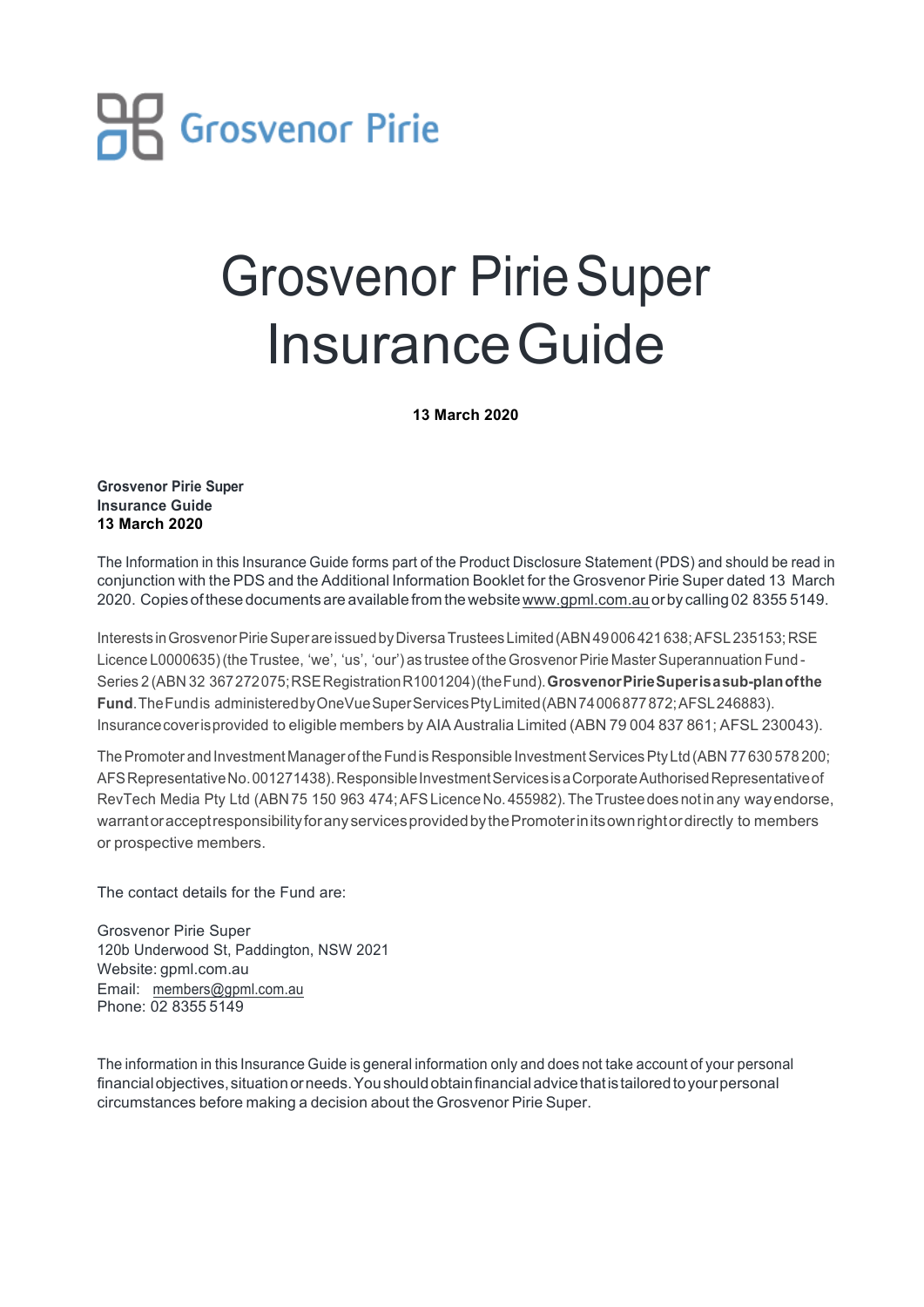## Important Information

Insurance cover available through the Fund is issued to members through life insurance policies issued by AIA Australia Limited (ABN 79 004 837 861, AFSL 230043) (referred to as the 'Insurer') to the Trustee.

The insurance benefits available through the Fund are subject to the terms and conditions of the relevant insurance policies held by the Trustee. Any insurance benefits can only be paid by the Trustee to an insured member ('Insured Member') if permitted under the Trust Deed and superannuation legislation.

The information provided in this Insurance Guide is a summary of the key terms of the policies only and does not representa complete description ofterms onwhich theinsurance coveris provided.The full terms and conditions relating to insurance are set out in the insurance policies and in the event of any dispute about insurance, the policies will take priority over the information in this Insurance Guide.

Some of the terms used in this Insurance Guide have a special meaning. These words are capitalised and may be explained in the definitions. Where a term is capitalised and not explained in the definitions, you should refer to the insurance policies for their meaning. Where a term is not capitalised, the term takes its ordinary meaning. You can obtain a copy of the insurance policies by contacting us on (02) 8354 4999.

The Insurer has consented to the information relating to insurance being included in this Insurance Guide in the form andcontextinwhichitisincluded,andthatconsenthasnotbeenwithdrawnbeforethedateofthisInsuranceGuide.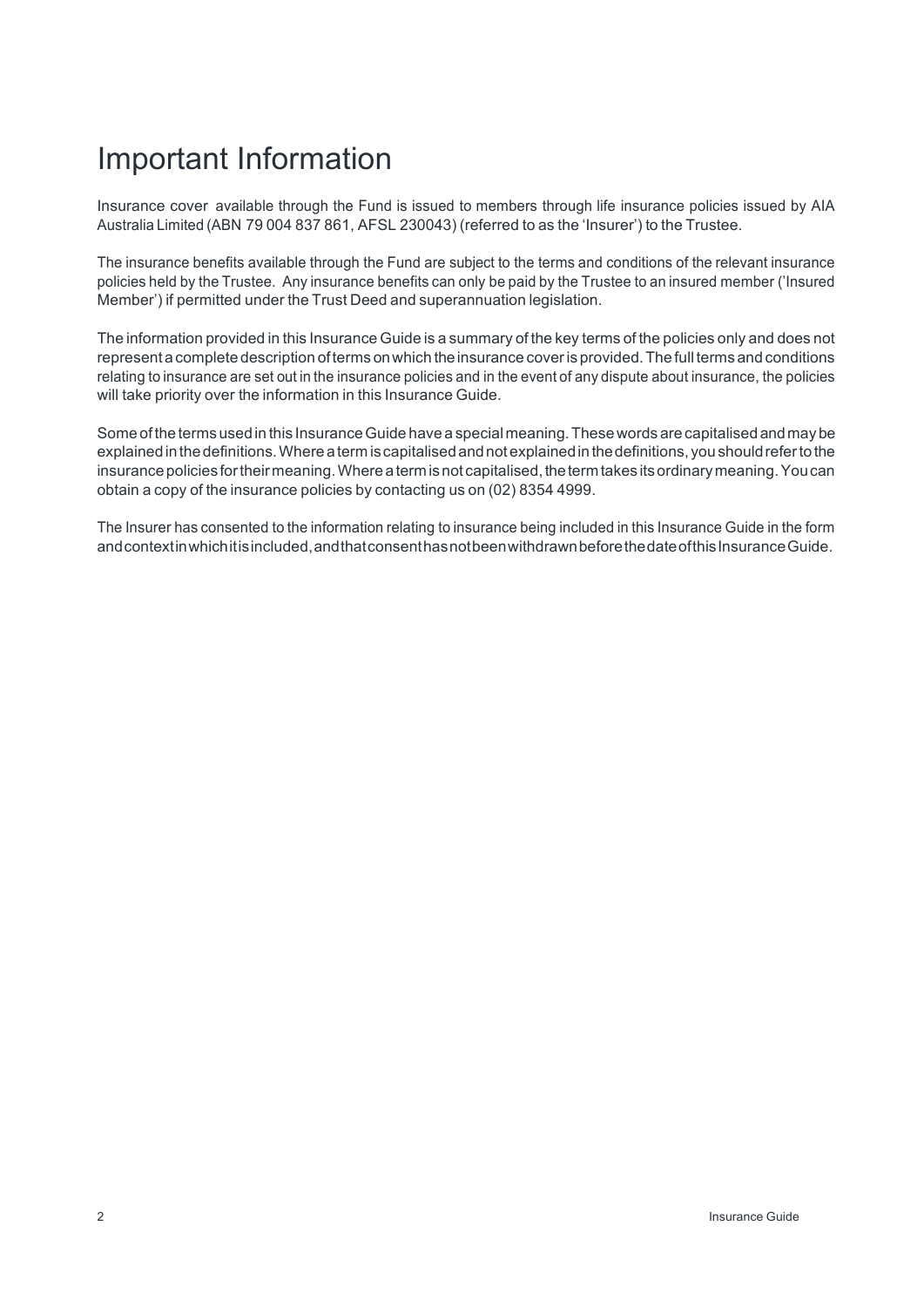# **OB** Grosvenor Pirie

## **Contents**

| Death and Total and Permanent Disablement Cover | $\overline{4}$ |
|-------------------------------------------------|----------------|
| <b>Eligibility for Cover</b>                    | $\overline{4}$ |
| Opt-in to Standard Cover                        | 5              |
| Applying for Voluntary Cover                    | 6              |
| Varying Your Type or Amount of Cover            | $\overline{7}$ |
| Cost of Cover                                   | $\overline{7}$ |
| When Cover Ends                                 | 10             |
| When a Benefitis Payable                        | 10             |
| <b>Benefit Exclusions</b>                       | 11             |
| Income Protection Cover                         | 12             |
| <b>Eligibility for Cover</b>                    | 12             |
| Apply for Cover                                 | 12             |
| Varying your Type or Amount of Cover            | 12             |
| Cost of Cover                                   | 13             |
| When a Benefitis Payable                        | 15             |
| Cover exclusions                                | 16             |
| When Cover Ends                                 | 16             |
| <b>Important Additional Information</b>         | 18             |
| <b>Insurance Definitions</b>                    | 18             |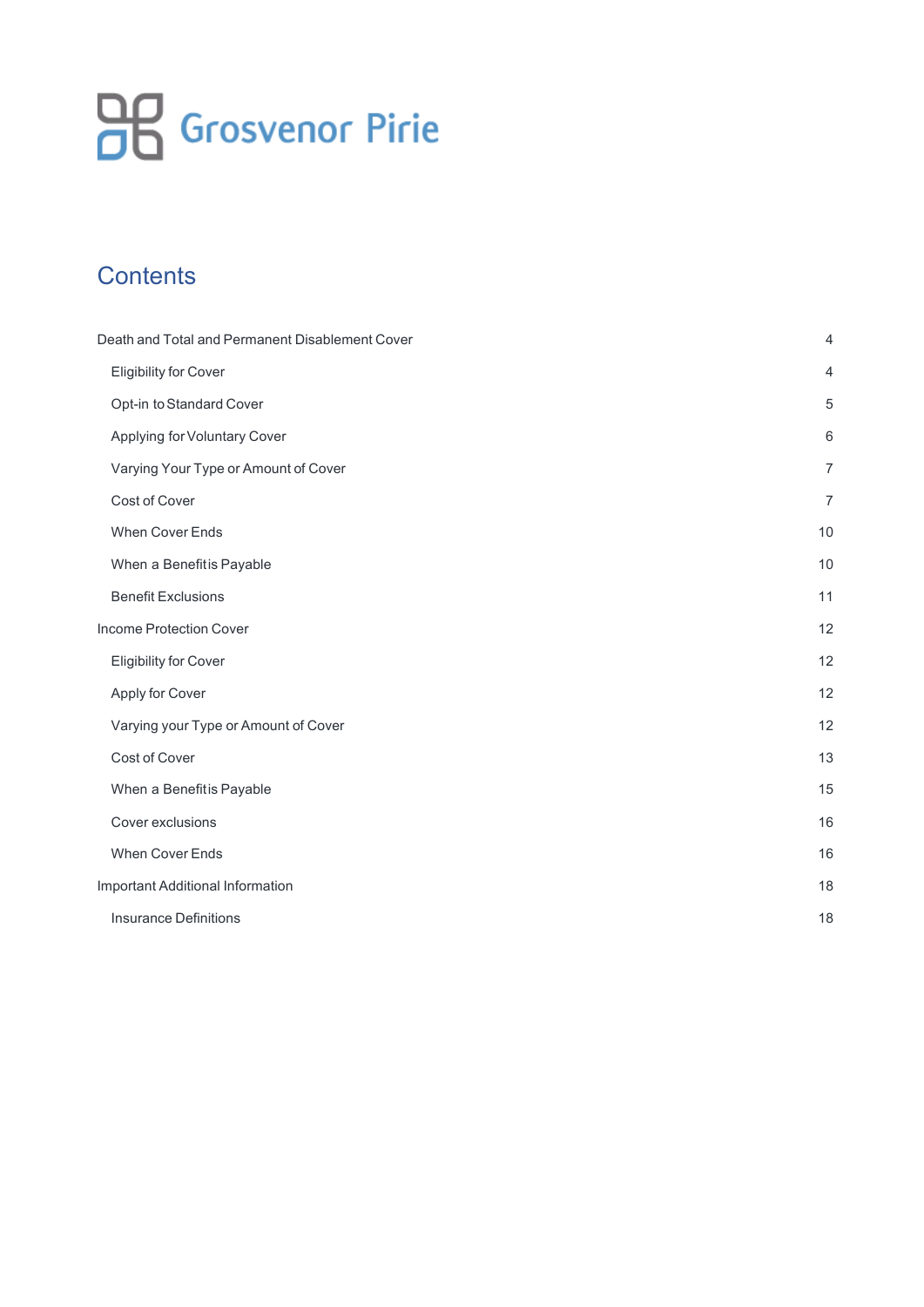# **OP** Grosvenor Pirie

The Fund's insurance options offer you and your family assistance in the event of your death, or if you suffer a Terminal Illness or become Totally and Permanently Disabled or temporarily disabled. The following insurance cover is available through the Fund:

 Death Only Death and Total and Permanent Disablement ('TPD') Income Protection.

## **Death and Total and Permanent Disablement Cover**

When insured under the policy, Death Only cover or Death and TPD cover provides you or your dependants (asapplicable)withalumpsumpaymentintheevent that youdie,sufferaTerminalIllness,oryoubecome Totally and Permanently Disabled (where you have Death and TPDcover).

You will be considered to be Totally and Permanently Disabled if you satisfy either the 'TPD – Standard Definition' or the 'TPD – Limited Definition'. Refer to the definitions of'Terminal Illness', 'TPD –Standard Definition' and 'TPD – Limited Definition' in the later sections of this Insurance Guide for when an Insured Member will qualify for a Terminal Illness benefit or a TPD benefit.

**Eligibility for Cover**

Death Only cover or Death and TPD cover is available to eligible members of the Fund who are:

 aged15to54(inclusive)forDeathandTPDcover; or

 aged 15 to 64 (inclusive) for Death Only cover; and

 Australian citizens or Australian permanent residents.

| Death Only cover is available to the following                                                                             | Death and TPD cover is available to the following                                                                      |
|----------------------------------------------------------------------------------------------------------------------------|------------------------------------------------------------------------------------------------------------------------|
| members:                                                                                                                   | members:                                                                                                               |
| <b>Permanent Employees</b><br>$\circ$<br>Contractors<br><b>Casual Employees</b><br>Members that are not Gainfully Employed | Permanent Employees working at least 20 hours per<br>week<br>Contractors working at least 20 hours per week<br>$\circ$ |

We cannot provide insurance cover by default to members with inactive accounts. From 1 April 2020, we cannot provide insurance cover by default to new members aged under 25 years, or to members with balances below \$6,000 whose balances have been below \$6,000 since 1 November 2019. If we do not provide you with insurance cover by default and you wish to obtain insurance cover, please contact us to find out how to make an election to do so.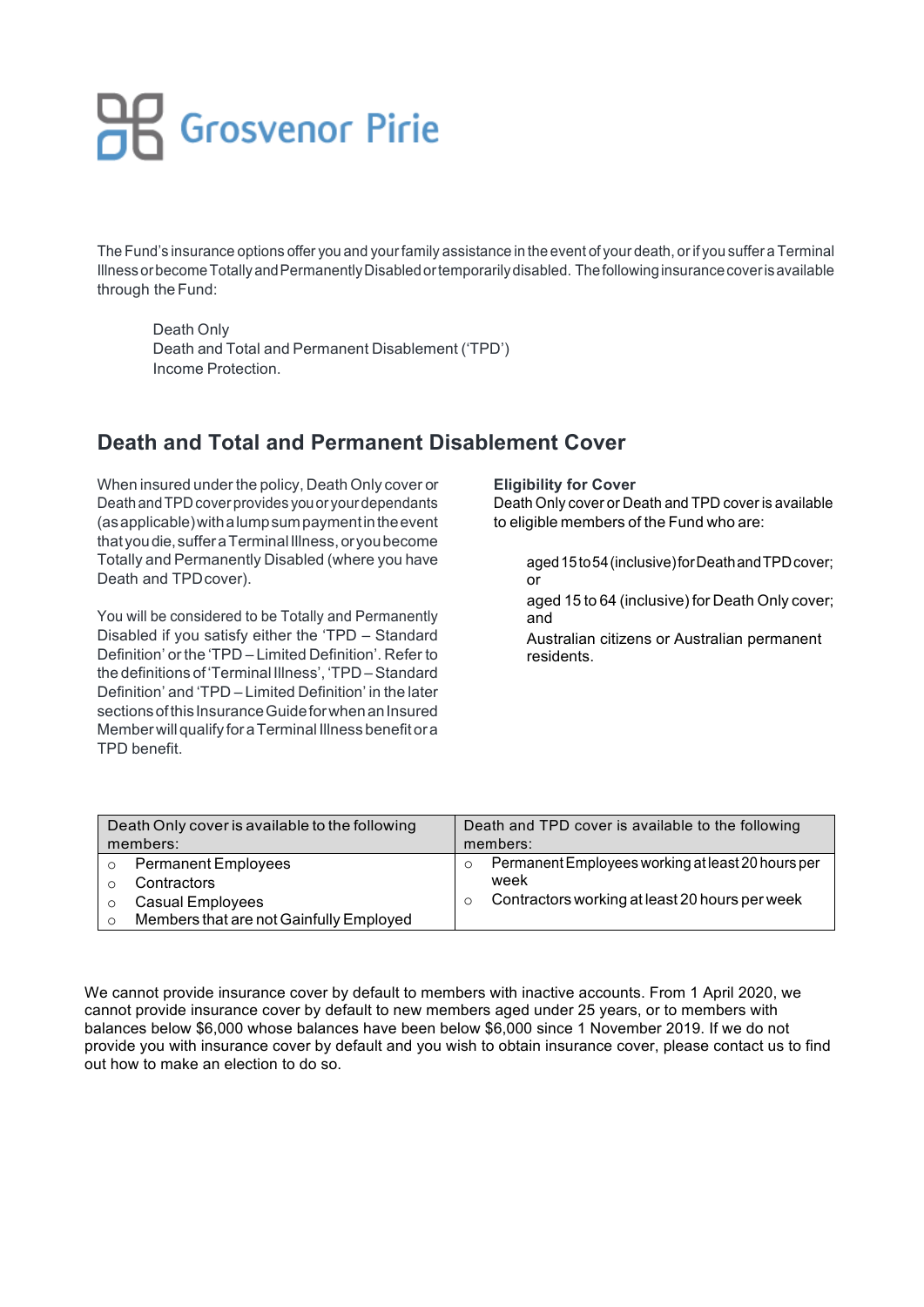Where a member is not Gainfully Employed (as defined by the relevant insurance policy) at the time of requesting Death Only cover, the Blue Collar occupation classification rating will apply as a default. Members may at any time change their occupation classification by completing the relevant form.

A member can obtain Death Only or Death and TPD cover in 3ways:

- 1. opting in for Standard Cover,
- 2. applying for Voluntary Cover, or
- 3. applying to Transfer Cover.

## **Opt-in to Standard Cover**

You can opt-in for a standard amount of Death Only cover or Death and TPD cover when you join the Fund. The standard amount of cover changes in accordance with your age on your next birthday.

The premiums for standard cover are based on your age next birthday, sex and occupation.

**Important**: When you have been accepted for Standard Cover, premiums will continue to be deducted from your account until cover ceases under the policy or until you elect to cancel your cover.

| <b>Age Next</b><br><b>Birthday</b> | Death cover (\$) | TPD cover (\$) | <b>Age Next</b><br><b>Birthday</b> | Death cover (\$) TPD cover (\$) |         |
|------------------------------------|------------------|----------------|------------------------------------|---------------------------------|---------|
| 16                                 | 200,000          | 200,000        | 41                                 | 300,000                         | 300,000 |
| 17                                 | 200,000          | 200,000        | 42                                 | 300,000                         | 300,000 |
| 18                                 | 200,000          | 200,000        | 43                                 | 300,000                         | 300,000 |
| 19                                 | 200,000          | 200,000        | 44                                 | 300,000                         | 300,000 |
| 20                                 | 200,000          | 200,000        | 45                                 | 300,000                         | 300,000 |
| 21                                 | 200,000          | 200,000        | 46                                 | 300,000                         | 300,000 |
| 22                                 | 200,000          | 200,000        | 47                                 | 250,000                         | 250,000 |
| 23                                 | 200,000          | 200,000        | 48                                 | 250,000                         | 250,000 |
| 24                                 | 200,000          | 200,000        | 49                                 | 250,000                         | 250,000 |
| 25                                 | 200,000          | 200,000        | 50                                 | 250,000                         | 250,000 |
| 26                                 | 200,000          | 200,000        | 51                                 | 250,000                         | 250,000 |
| 27                                 | 200,000          | 200,000        | 52                                 | 150,000                         | 150,000 |
| 28                                 | 200,000          | 200,000        | 53                                 | 150,000                         | 150,000 |
| 29                                 | 200,000          | 200,000        | 54                                 | 150,000                         | 150,000 |
| 30                                 | 200,000          | 200,000        | 55                                 | 150,000                         | 150,000 |
| 31                                 | 200,000          | 200,000        | 56                                 | 75,000                          | n/a     |
| 32                                 | 200,000          | 200,000        | 57                                 | 75,000                          | n/a     |
| 33                                 | 300,000          | 300,000        | 58                                 | 75,000                          | n/a     |
| 34                                 | 300,000          | 300,000        | 59                                 | 75,000                          | n/a     |
| 35                                 | 300,000          | 300,000        | 60                                 | 75,000                          | n/a     |
| 36                                 | 300,000          | 300,000        | 61                                 | 37,500                          | n/a     |
| 37                                 | 300,000          | 300,000        | 62                                 | 37,500                          | n/a     |
| 38                                 | 300,000          | 300,000        | 63                                 | 37,500                          | n/a     |
| 39                                 | 300,000          | 300,000        | 64                                 | 37,500                          | n/a     |
| 40                                 | 300,000          | 300,000        | 65                                 | 37,500                          | n/a     |

## Sum Insured provided under Standard Cover for Death Only or Death and TPD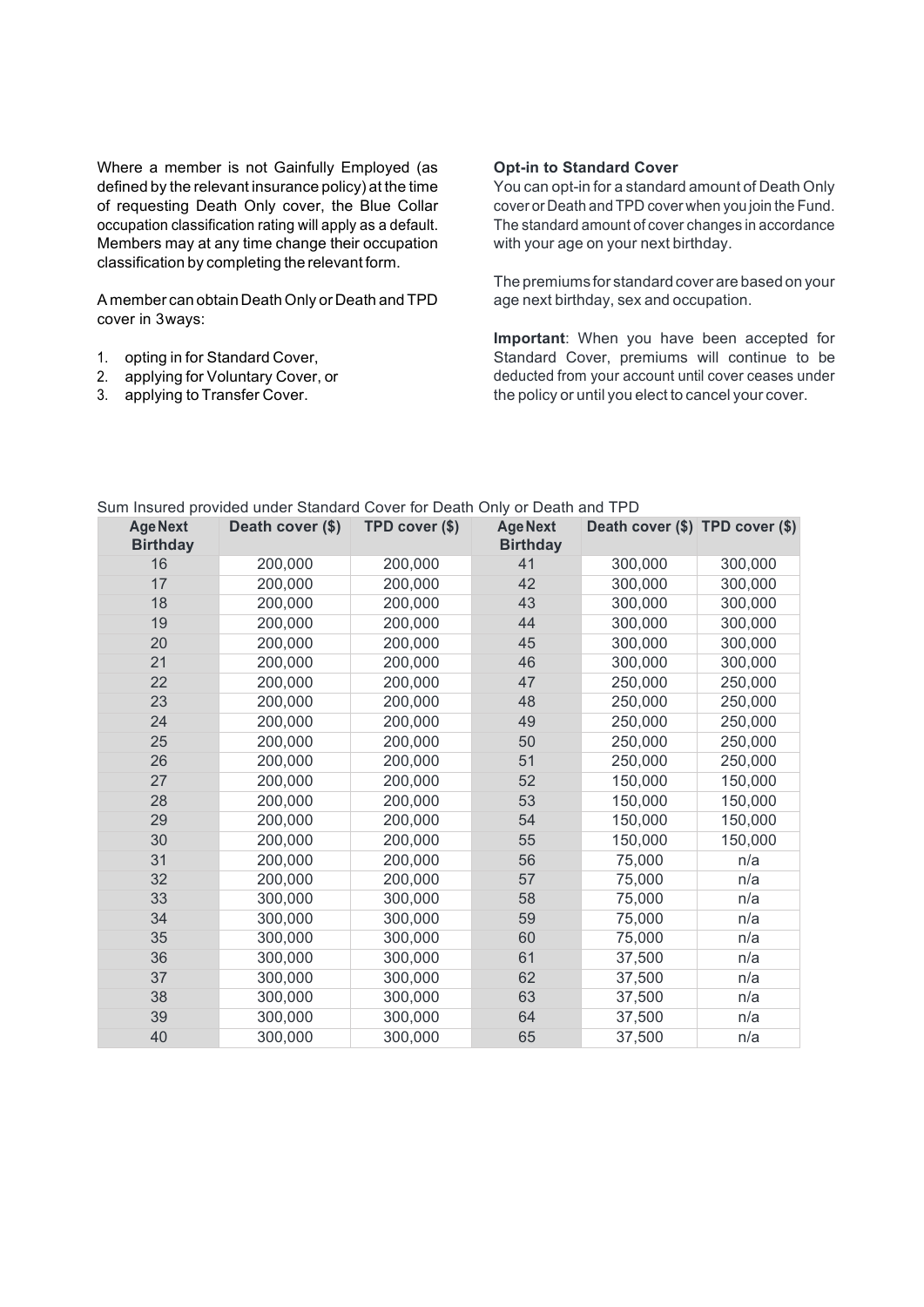Standard Cover is available for you to opt-in to within 60 days of you joining the Fund and is subject to you satisfactorily answering the eligibility questions through the online member portal. Standard Cover commences on the later of the date your opt-in request is accepted by us and when a super contribution (rollover, employer SG contribution or personal contribution) has been received by the Fund.

Ifyoudonotopt-inforStandardCoverwithin60days ofjoiningtheFund,oryoudonotanswertheeligibility questions to the Insurer's satisfaction,Standard Cover will not be provided and you may only be able to obtain Death Only cover or Death and TPD cover by applying for Voluntary Cover, subject to acceptance by the Insurer.

Standard Cover will be subject to New Events Cover for 2 consecutive years from the date Standard Cover commences.

Where your Death Only or Death and TPD cover is subject to New Events Cover, this means you are only coveredfor claimsarisingfrom asicknesswhichfirst becomes apparent or an injury which first occurs on or after the date your cover commenced or most recently commenced under the relevant insurance policy. Where the New Events Cover restriction is in place for 2 consecutive years, the New Events Cover restriction willceaseattheendofthe2yearperiodprovidedyou are At Work for 30 consecutive days immediately prior to the end of the 2 year period, otherwisethe New Events Cover restriction will continue to apply until such time you are At Work for 30 consecutive days. Refer to the definitions section for the meaning of At Work.

Subject to acceptance by the Insurer, you may apply to remove the New Events Cover restriction during the 2 year period by being underwritten by the Insurer. If New Events Cover ceases, or is accepted for removal by the Insurer, your Standard Cover will revert to full cover.

## **Applying for Voluntary Cover**

Voluntary Cover is available to you if you meet the eligibility requirements for cover and you:

wish to increase the amount you are insured for under Standard Cover; or

 are not eligible for Standard Cover but wish to apply for Death Only or Death and TPD cover.

Voluntary Cover is subject to you providing a completed application form and evidence of health

and insurability (as requested by the Insurer) and acceptance of your application by the Insurer. You can request a Life Insurance Application Form by contacting us on (02) 8354 4999 or by emailing us at members@gpml.com.au.

The Maximum Sum Insured for Death cover and TPD cover is \$1,000,000. Your nominated Sum Insuredis subject to underwriting and the Insurer's approval and applies to new and transferred applications. You cannot apply for a TPD Sum Insured that is greater than your Death Sum Insured.

Where your application for Voluntary Cover is accepted by the Insurer, your total Sum Insured (including any existing Standard Cover held) will automatically become Fixed Cover. If the Insurer accepts your application on standard terms cover will commence on the date of the Insurer's acceptance.

The Insurer may accept your application on nonstandard terms (such as a restriction, exclusion or premium loading), in which case you will be required to provide your agreement to the non-standard terms before cover can commence. Voluntary Cover on nonstandard terms will commence when you have provided your agreement to the non-standard terms in writing to the Insurer.

If you held Standard Cover at the time you apply for Voluntary Cover and the Insurer accepts your application to increase your Sum Insured on nonstandard terms, the non-standard terms will only apply to the portion of your Sum Insured that was obtained asVoluntary Cover.

If the Insurer accepts your application for Voluntary Cover and at the time of application you held Standard Cover that was subject to New Events Cover, the New Events Cover restriction will be removed from the commencement date of the Voluntary Cover.

## **InterimCover(VoluntaryDeathOnlyandDeathand TPD Cover)**

You may be insured under Interim Cover for an Accidental Injury resulting in your death orTotal and Permanent Disablement while the Insurer is assessing your application for Voluntary Cover. Interim Cover will be provided from the date the Insurerreceives your application for Voluntary Cover, until the earlier of:

 90 days elapsing from the date the Insurer received your application;

 the Insurer either accepting or rejecting your application;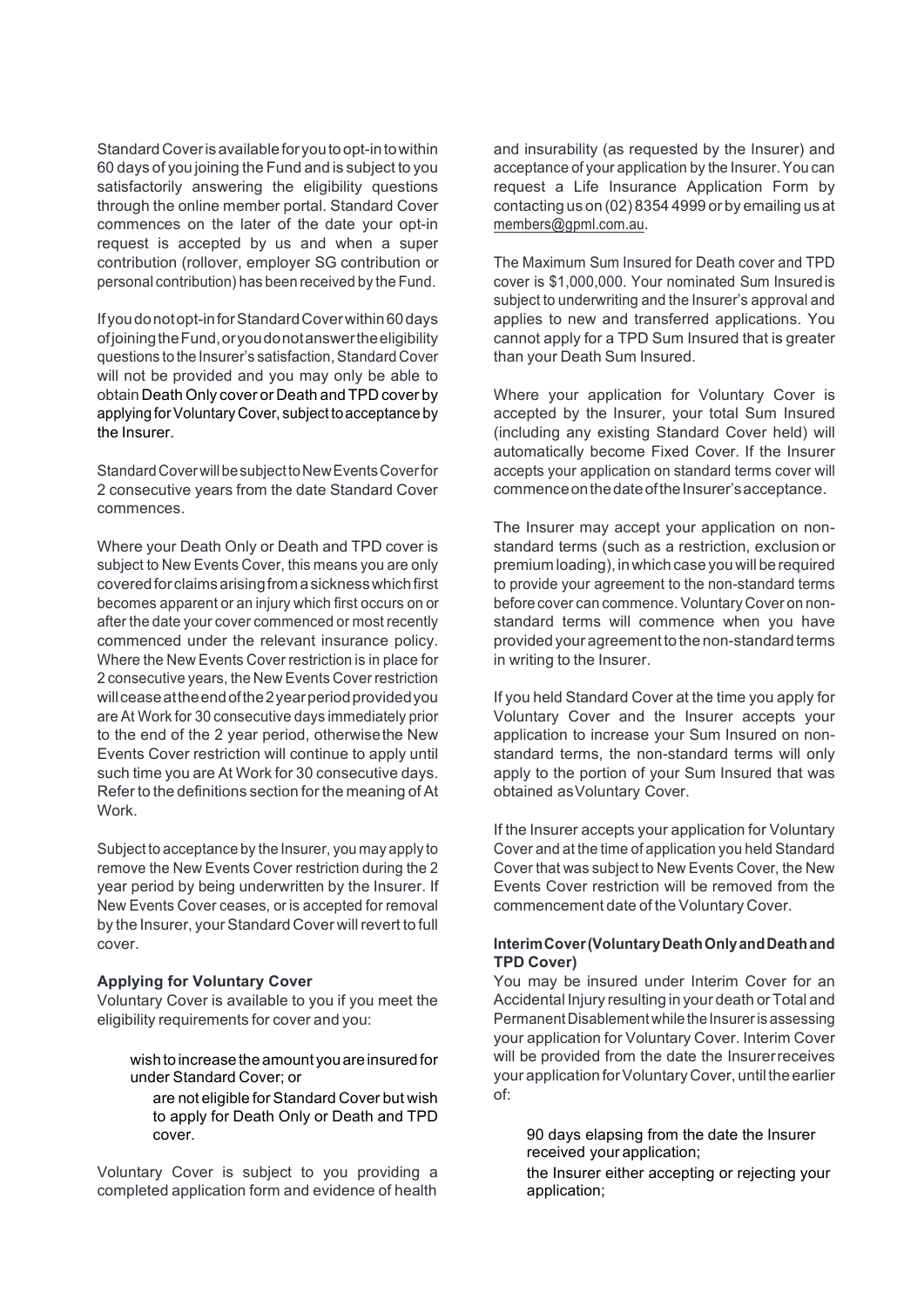youcancelling orwithdrawing yourapplication; and

 the date cover would have otherwise ceased undertherelevantinsurance policy (referto the 'When cover ends' section for a list of these events).

The maximum benefit payable is the lesser of the Voluntary Cover applied for and \$500,000.

A benefit will not be payable if, during the Interim Cover period, death or Total and Permanent Disablement is caused directly or indirectly by:

 engaging in any Hazardous Pursuit or pastime that the Insurer would not normally provide cover for at standard rates or terms; and other excluded events under the relevant insurance policy (refer to the 'Coverexclusions' section for a list of these events).

Interim cover does not apply to opt-in Standard Cover.

#### **Transfer Cover to the Fund**

You may be eligible to transfer Death Only or Death and TPD cover you hold through another superannuation fund or anotherinsurance policy, to the Fund.

For cover to be accepted by the Insurer under individual transfer terms, you must complete the Insurance Transfer Application Form to the Insurer's satisfaction and provide proof of previous cover. Refer to the Insurance Transfer Application Form for eligibility and application requirements.

Themaximum amount ofDeathOnlyorDeathandTPD cover you can transfer to the Fund is \$1,000,000. You cannot transfer TPD Only coverto theFund. If you hold Standard Cover at the time you apply to transfer cover and the Insurer accepts your application, your StandardCoverwill become FixedCoverfrom the date the transfer cover application is accepted by the Insurer.

Where the Insurer accepts your application to transfer cover,coverwillbeprovidedintheFundbasedonthe terms, conditions, premiums and occupation ratings provided underthe relevantinsurance policy.Cover will commence from the later of the date the Insurer accepts yourapplicationand thedateyoucancelthe cover held under the other fund or insurance policy.

#### **Varying Your Type or Amount of Cover**

You may elect, at any time, to reduce your Sum Insured or to cancel your Death Only cover, TPD Only cover,orDeathandTPDcover,bywritingtotheusat members@gpml.com.au. The reduction or cancellation of cover and any required adjustment to your premiums will take effect from the date we receive your written request. You will receive written confirmation when your insurance cover is decreased or ceased.

You cannot vary your cover such that you hold a higher amount of TPD cover than Death cover. If you hold Standard Cover and you elect to reduce your Sum Insured, your remaining cover will be changed to Fixed Cover.

If you elect to cancel your Standard Cover within 30 days of your cover commencing, any premiums paid for that cover will be refunded to your account.

Before making an election to reduce or cancel your cover, you should consider your insurance needs carefully. If you cancel or reduce your cover, and later decide you need additional cover, you will needto apply for cover, complete a health statement and cover will be subject to acceptance by the Insurer.

#### **Cost of Cover**

The table on the following pages outlines the premium rates for Death Only cover or Death and TPD cover. The rates shown are the dollar cost per annum per \$1,000 of the Sum Insured. The amount of premium payable will depend on your age, sex and occupation categoryandisdeductedfromyouraccountmonthly in arrears.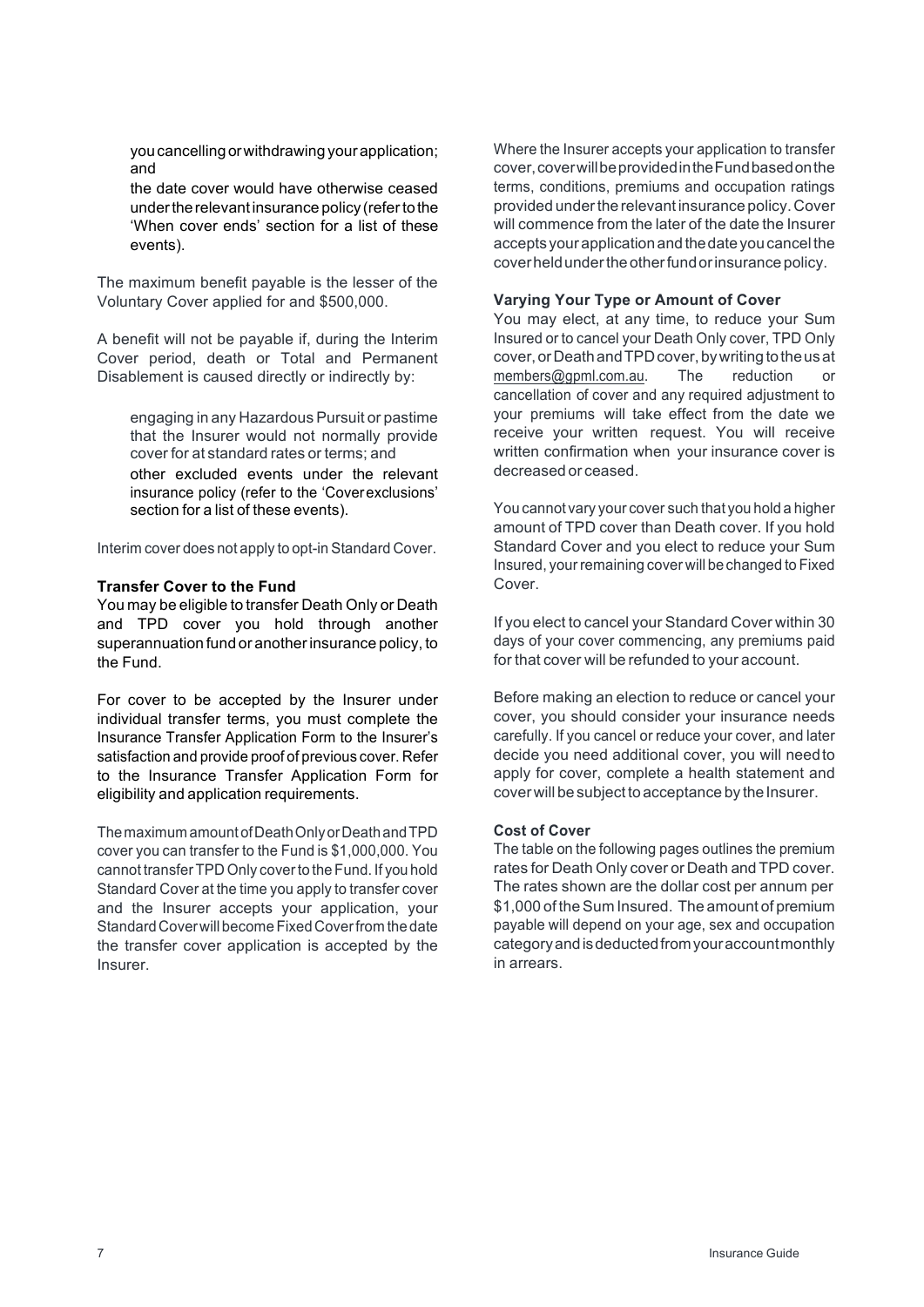| <b>Death and TPD</b>          | <b>Death only</b> |        | <b>Death and TPD</b> |        |                               |       | <b>Death only</b> |                          | <b>Death and TPD</b>     |
|-------------------------------|-------------------|--------|----------------------|--------|-------------------------------|-------|-------------------|--------------------------|--------------------------|
| <b>Age Next</b><br>Birthday** | Male              | Female | Male                 | Female | <b>Age Next</b><br>Birthday** | Male  | Female            | Male                     | Female                   |
| 16                            | 0.72              | 0.27   | 0.76                 | 0.29   | 41                            | 1.23  | 0.82              | 1.92                     | 1.47                     |
| 17                            | 0.72              | 0.27   | 0.76                 | 0.29   | 42                            | 1.31  | 0.90              | 2.07                     | 1.64                     |
| 18                            | 0.76              | 0.28   | 0.81                 | 0.30   | 43                            | 1.42  | 0.99              | 2.27                     | 1.83                     |
| 19                            | 0.84              | 0.32   | 0.91                 | 0.35   | 44                            | 1.51  | 1.07              | 2.45                     | 2.02                     |
| 20                            | 0.91              | 0.33   | 1.01                 | 0.37   | 45                            | 1.62  | 1.17              | 2.67                     | 2.24                     |
| 21                            | 0.96              | 0.32   | 1.08                 | 0.37   | 46                            | 1.74  | 1.28              | 2.92                     | 2.49                     |
| 22                            | 0.97              | 0.31   | 1.11                 | 0.36   | 47                            | 1.88  | 1.38              | 3.21                     | 2.73                     |
| 23                            | 0.99              | 0.29   | 1.14                 | 0.34   | 48                            | 2.04  | 1.50              | 3.54                     | 3.01                     |
| 24                            | 0.99              | 0.28   | 1.16                 | 0.34   | 49                            | 2.24  | 1.62              | 3.95                     | 3.30                     |
| 25                            | 0.98              | 0.28   | 1.16                 | 0.34   | 50                            | 2.47  | 1.75              | 4.43                     | 3.61                     |
| 26                            | 0.96              | 0.28   | 1.16                 | 0.35   | 51                            | 2.72  | 1.88              | 4.96                     | 3.94                     |
| 27                            | 0.93              | 0.29   | 1.14                 | 0.37   | 52                            | 3.01  | 2.03              | 5.58                     | 4.31                     |
| 28                            | 0.92              | 0.31   | 1.14                 | 0.40   | 53                            | 3.33  | 2.19              | 6.28                     | 4.72                     |
| 29                            | 0.89              | 0.32   | 1.11                 | 0.43   | 54                            | 3.70  | 2.38              | 7.09                     | 5.20                     |
| 30                            | 0.88              | 0.34   | 1.11                 | 0.47   | 55                            | 4.11  | 2.60              | 8.01                     | 5.77                     |
| 31                            | 0.87              | 0.36   | 1.11                 | 0.51   | 56                            | 4.54  | 2.87              | $\overline{\phantom{a}}$ | $\overline{\phantom{0}}$ |
| 32                            | 0.87              | 0.38   | 1.12                 | 0.56   | 57                            | 5.03  | 3.18              | ÷,                       | $\overline{\phantom{0}}$ |
| 33                            | 0.87              | 0.40   | 1.14                 | 0.61   | 58                            | 5.63  | 3.54              | $\frac{1}{2}$            | $\frac{1}{2}$            |
| 34                            | 0.88              | 0.43   | 1.16                 | 0.68   | 59                            | 6.32  | 3.95              | $\overline{\phantom{0}}$ | $\overline{\phantom{0}}$ |
| 35                            | 0.90              | 0.47   | 1.22                 | 0.76   | 60                            | 7.04  | 4.41              | $\frac{1}{2}$            | $\overline{\phantom{0}}$ |
| 36                            | 0.93              | 0.52   | 1.29                 | 0.85   | 61                            | 7.95  | 4.94              | $\overline{\phantom{0}}$ | $\overline{\phantom{0}}$ |
| 37                            | 0.97              | 0.57   | 1.38                 | 0.95   | 62                            | 9.10  | 5.53              | $\overline{\phantom{a}}$ | $\frac{1}{2}$            |
| 38                            | 1.02              | 0.62   | 1.50                 | 1.06   | 63                            | 10.42 | 6.19              | $\overline{\phantom{a}}$ | ÷,                       |
| 39                            | 1.07              | 0.68   | 1.62                 | 1.18   | 64                            | 11.94 | 6.91              | $\overline{\phantom{0}}$ | $\overline{\phantom{0}}$ |
| 40                            | 1.15              | 0.75   | 1.78                 | 1.32   | 65                            | 13.69 | 7.70              | ÷,                       | ÷,                       |

## **Cost of cover (continued)**

\* Premiums are inclusive of the cost of any applicable Stamp Duty.

\*\* Age next birthday is determined on each premium payment date.A mis-statement of your age may result in an adjustment of benefits or premiums in accordance with the relevant insurance policy.

Premium rates are inclusive of an insurance administration fee of 10% plus GST, payable in equal parts to the Administrator to cover the costs of administering the insurance arrangements.

Theamountofpremiumyoupayforcoverwillbeadjustedbyyouroccupationalloadingshowninthefollowingtable.

| Occupation category Death only Death and TPD |      |       |
|----------------------------------------------|------|-------|
| Professional                                 | 0.90 | 0.875 |
| <b>White Collar</b>                          | 1.00 | 1.000 |
| Light Blue Collar                            | 1.10 | 1.200 |
| <b>Blue Collar</b>                           | 1.35 | 1.625 |
| <b>Heavy Blue Collar</b>                     | 1.75 | 2.500 |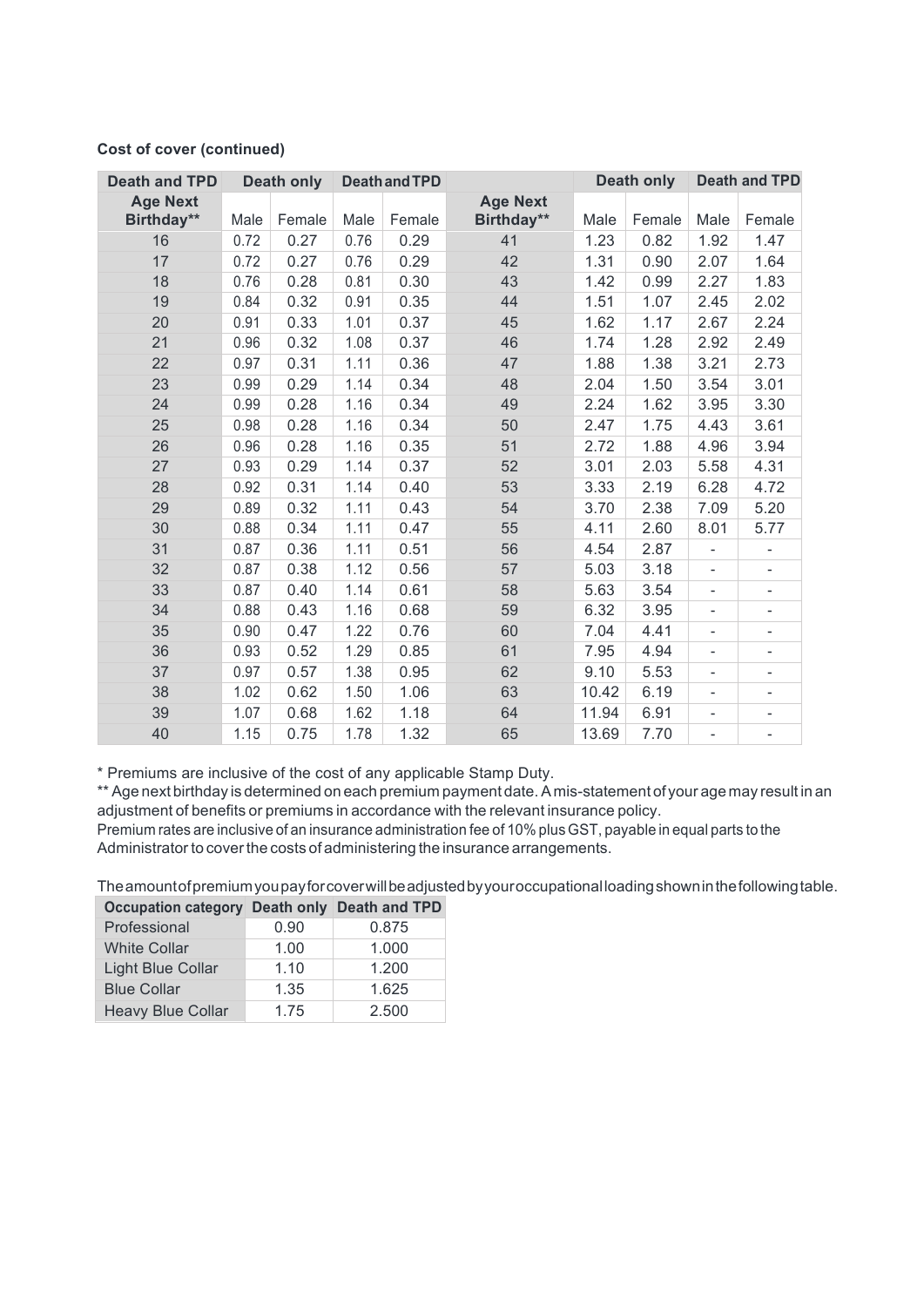## **Example**

Janeisturning37onhernextbirthdayandiscurrentlyworkinginanoccupationwithanoccupationalcategoryof Light Blue Collar. Jane has applied for insurance and been accepted for \$200,000 Death and TPD cover.

Jane'spremiumswill becalculated bymultiplying her premiumrate and occupational loading against the Sum Insured divided by\$1,000.

Premium =  $$200,000 \div $1,000 \times 0.95$  (female, ANB 37, Death and TPD)  $\times 1.2$  (Light Blue Collar) Premium = \$228 per annum, deducted monthly in arrears.

Your occupation category will be assessed by the Insurer at the time of application. If, whilst insured in the Fund, your circumstances change, you can submit a form to change your occupation category. Your premiums will be adjusted from the date your change is requested.

| <b>Occupation category</b> | <b>Generally applies to:</b>                                                                                                                                                                                                                                                                                          |
|----------------------------|-----------------------------------------------------------------------------------------------------------------------------------------------------------------------------------------------------------------------------------------------------------------------------------------------------------------------|
| Professional               | Insured members that would be considered White Collar professionals performing no<br>manual duties who have a tertiary qualification or registered with a professional body<br>and earning a minimum income of \$100,000 per annum such as doctors, lawyers and<br>accountants.                                       |
| <b>White Collar</b>        | Insured members in clerical, administration and managerial occupations involving<br>office duties only and who do less than 10% light manual duties such as<br>administrators, book-keepers, computer operators.                                                                                                      |
| Light Blue Collar          | Insured members in certain light-manual skilled workers such as travelling sales<br>representatives, photocopy/TV repairers, claims/loss assessors, purchasing officer.                                                                                                                                               |
| <b>Blue Collar</b>         | Insured members that are qualified tradespeople involved in non-hazardous<br>industries doing light-manual work such as qualified cabinet makers, qualified<br>carpenters, qualified mechanic.<br>Insured members that are not Gainfully Employed at the time of their application will<br>be insured as Blue Collar. |
| Heavy Blue Collar          | Insured members that are unskilled workers and Blue Collar workers in heavy manual<br>occupations who have no unusual accident or health hazards such as cleaners or<br>bricklayers.                                                                                                                                  |

Information about the occupation category which applies to specific occupations and employment circumstances can be obtained by contacting us on (02) 8354 4999 or by emailing us at members@gpml.com.au.

## **Example**

Jacob is turning 28 on his next birthday and is currently volunteering part-time while he completes his studies. Because Jacob is not Gainfully Employed when he applies for cover, he is only eligible for Death Only cover and his occupational category will be Blue Collar. Jacob has applied for insurance and been accepted for \$150,000 Death Only cover.

Jacob's premiums will be calculated by multiplying his premium rate and occupational loading against the Sum Insured divided by\$1,000.

Premium =  $$150,000 \div $1,000 \times 0.92$  (male, ANB 28, Death only) × 1.35 (Blue Collar) Premium = \$186.30 per annum, deducted monthly in arrears.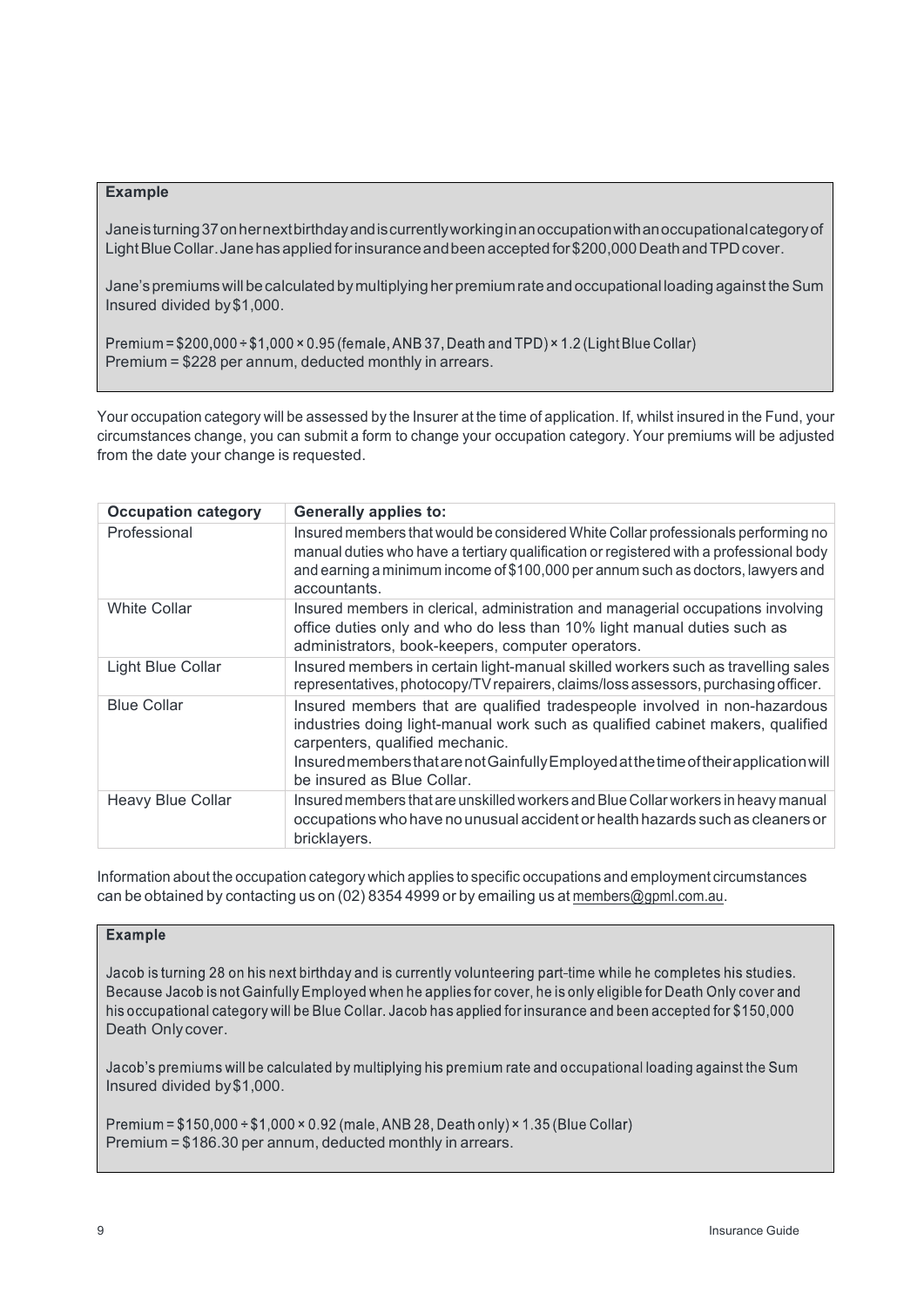## **When Cover Ends**

Death Only cover or Death and TPD cover will cease on the earliest of:

 when you reach the Cover Expiry Age for your type of cover;

the date youdie;

 the date a Terminal Illness benefit is paid in respect of you;

 if you hold TPD cover, the date a TPD benefit is paidtoyou(howeveriftheDeathSumInsuredis higher than the TPD Sum Insured, the remaining Death Sum Insured will continue);

 the date the relevant insurance policy terminates;

 the date your account has been inactive fora continuous period of 16 months and you have not made an election to keep your insurance coverevenwhenyour account is inactive(refer to page 18 for further information);

 the date you provide written notice electing to cancel your cover;

 the date the you no longer meet the conditions for continuation of cover during Overseas Cover; the date you cease to be a member of the Fund; and

 60 days from the date a premium remains unpaid due to insufficient funds being in your account.

### **When a Benefit is Payable**

A Death benefit will become payable in the event of your death when you are an Insured Member of the Fund at the Incident Date. The Death benefit will be the Death Sum Insured as at the Incident Date. Some exclusions apply; refer to the Benefits Exclusions section on the next page of this Guide for further information.

A Terminal Illness benefit comprising an advance lump sum payment of 100% of the Death Sum Insured will be payable to you if you become Terminally Ill (as defined in the policy) and you are an Insured Member in the Fund at the Incident Date.

When a Terminal Illness benefit is paid, Death Only cover and Death andTPD cover will cease.

ATPDbenefitwillbecomepayableif,intheopinionof the Insurer, you meet the relevant definition of Totally andPermanentlyDisabledwhen you are an Insured Member of the Fund at the Incident Date.

The Total and Permanent Disablement -Standard Definition applies to you if you are:

 working on average 20 hours per week or more during the 3 months immediately prior to the Incident Date;and

 not working in a hazardous or uninsurable occupation (in accordance with the Insurer's occupational guide) during the 3 months immediately prior to the Incident Date; and ifonLeaveWithoutPayofupto24months,your Incident Date is within the period of approved Leave Without Pay.

The Total and Permanent Disablement - Limited Definition applies to you if you are:

 not in Gainful Employment (as defined by the relevant insurance policy) during the 3 months immediately prior to the Incident Date; or working on average less than 20 hours per week during the 3 months immediately prior to the

Incident Date;or

 working in a hazardous or uninsurable occupation (in accordance with the Insurer's occupational guide) during the 3 months immediately prior to the Incident Date; or on Leave Without Pay, however:

> you have not applied for an extension of leave beyond your agreed 'return to work' date; or

> the Insurer does not approve the extension application beyond your agreed 'return to work' date; or

 theperiodofleaveismorethan24months, and your Incident Date occurs after the period of approved Leave Without Pay.

The TPD benefit will be the TPD Sum Insured applicable to you at the Incident Date.

If youbecomeTotallyandPermanentlyDisabledwhilst outside of Australia, the Insurer may require you to return to Australia for assessment of your claim at your own expense.

Where a TPD benefit is paid in respect of you, your Death Sum Insured will be reduced by the amount of the TPD benefit paid to you. If your Death Sum Insured is the same as your TPD Sum Insured when your TPD benefit is paid, your Death cover will cease.

If a claim for death, Terminal Illness or TPD arises during a period where your premiums have not been received by the Insurer but is nevertheless within the 60 days of grace allowed under the relevant insurance policy,noSumInsuredinrespectofsuchclaimwillbe admitted until all premiums owing are paid.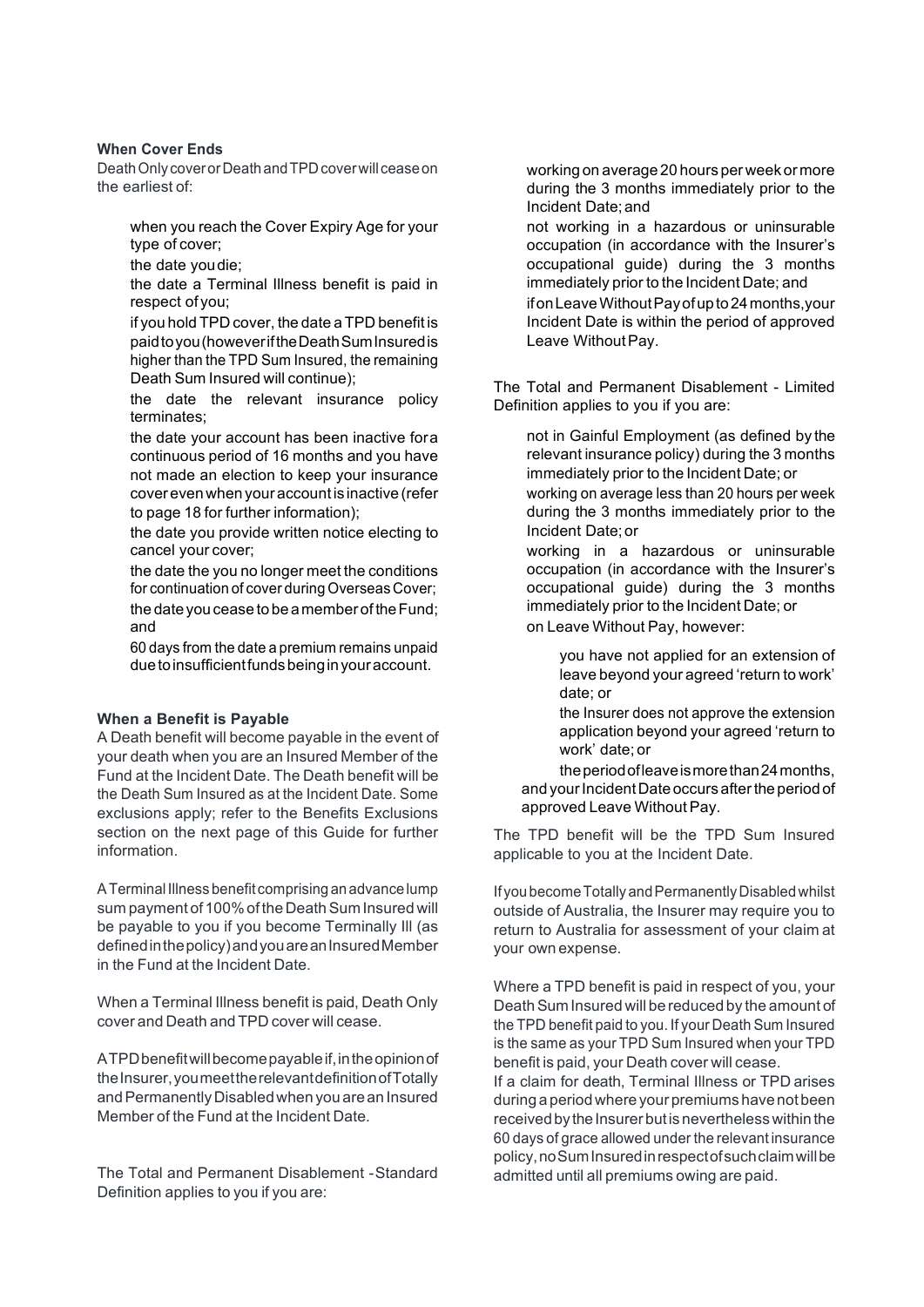If at the time of claim, the Insurer or the Trustee establishes that:

 you changed to a lower risk occupation, overpaid premiums may be refunded to your superannuation account;

 you changed to a higher risk occupation, additional premiums may be deducted from any benefit paid to you or your beneficiaries; or

 you changed to a hazardous or uninsurable occupation (in accordance with the Insurer's occupational guide), you will be assessed for a TPD benefit against the Total and Permanent Disablement – Limited Definition.

## **Benefit Exclusions**

A death, Terminal Illness or TPD benefit will not be payable by the Insurer to you if your death, Terminal Illness or TPD is caused wholly or partly, directly or indirectly by:

- a) active service in the armed forces of any country, territory,foreignorinternationalorganisation;or
- b) participation in a combat or fighting force of any country, territory, foreign or international organisation; or
- c) engagement in (including planning or preparing for) any terrorism act in Australia or any foreign country;
- d) anyactofinvasionorwar,whetherwarisdeclared or not, in which Australian armed forces are involved, or an Insured Member's country of residence (including temporary residence) is involved; or
- e) death as a result of suicide, whether sane or insane; or
- f) Terminal Illness or TPD as a result of attempted suicide, a self-inflicted act or self-destruction whether sane or insane; or
- g) any other underwriting exclusion imposed on you by the Insurer and notified to you at time of acceptance; or
- h) engaging in any Hazardous Pursuits (as defined by the relevant insurance policy).

In the case you are lawfully serving within the Australian Defence Force Reserves, exclusion (a) above is only applicable where you have been called up for active service.

## **Cover During Leave Without Pay**

Where you take a period of approved leave without pay (including maternity or paternity leave), and there isdocumentedevidenceofanagreed'returntowork' date,coverwillcontinueuptotheearlieroftheagreed

'return to work' date and 24 months, subject to the payment of premiums.

You may apply to the Insurer to extend the cover period beyond the initial 'return to work' date and up to the maximum 24 month limit, provided you apply for the extension at least two months prior to the initial 'return to work' date. If the Insurer accepts this extension, cover will continue up to the new 'return to work' date, subject to the payment of premiums.

If you become Totally and Permanently Disabled during the approved period of leave without pay (or the extended leave period approved by the Insurer), the TPD definition used to assess you will be that which would have applied to you on the date immediately prior to the commencement of the approved period of leave without pay.

If you have not sought or been granted an extension of cover or your period of leave without pay is more than 24 months, your cover will continue (subject to the payment of premiums) and the Total and Permanent Disablement – Limited Definition will apply in the event of a claim.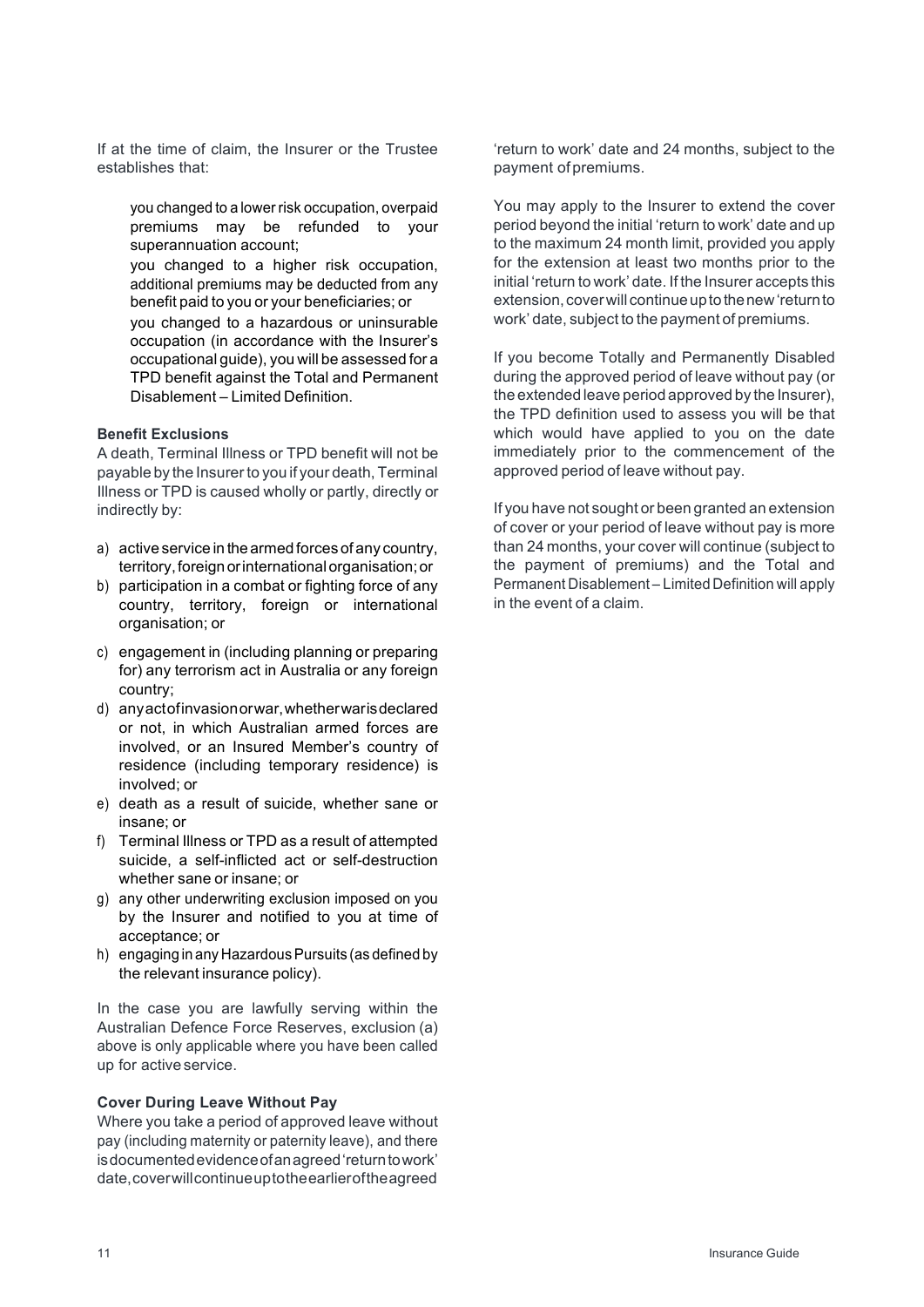## **Income Protection Cover**

Income Protection cover provides you with a monthly income calculated in accordance with the relevant insurance policy ('Monthly Benefit') in the event that you become Partially Disabled or Totally Disabled and aSickness orInjury causes you to be unable to work and earn anincome.

Approved rehabilitation expenses may also, at the Insurer's discretion, be reimbursed, subject to a maximum of 6 Monthly Benefit payments, the Trust Deed and superannuation legislation. Refer to Rehabilitation Expenses on page 16 for further information.

You can apply for anAmount Insured of up to 75% of your Pre-Disability Income, capped at a maximum Monthly Benefit of \$20,000. Where eligible, Monthly Benefit payments commence after the expiration of the insured Waiting Period of 30, 60 or 90 days and continue whilst you are Partially Disabled or Totally Disabled for up to two years (orto age 65 if earlier).

### **Eligibility for Cover**

Permanent residents of Australia who are under 65 years of age and permanently employed for at least 15 hours per week are eligible to apply for Income Protection cover.

We cannot provide insurance cover by default to members with inactive accounts. From 1 April 2020, we cannot provide insurance cover by default to new members aged under 25 years, or to members with balances below \$6,000 whose balances have been below \$6,000 since 1 November 2019. If we do not provide you with insurance cover by default and you wish to obtain insurance cover, please contact us to find out how to make an election to do so.

#### **Apply for Cover**

You can apply for Income Protection cover by providing a completed application form and evidence of health and insurability (as requested by the Insurer). Provision of cover will be subject to acceptance by the Insurer. You can request an Income Protection Application Form by contacting us on (02) 8354 4999 or by emailing us at members@gpml.com.au.

Where you apply for new cover, an increase in existing cover, or a reduction in waiting period, the requested change will be effective on the day the Insurer accepts your application forcover.

The Insurer may accept an application on nonstandard terms (such as a restriction, exclusion or premium loading), in which case you will be required to provide your agreement to the non-standard terms

before cover can commence. Income Protection cover on non-standard terms will commence when you have provided your agreement to the non-standard terms in writing to the Insurer.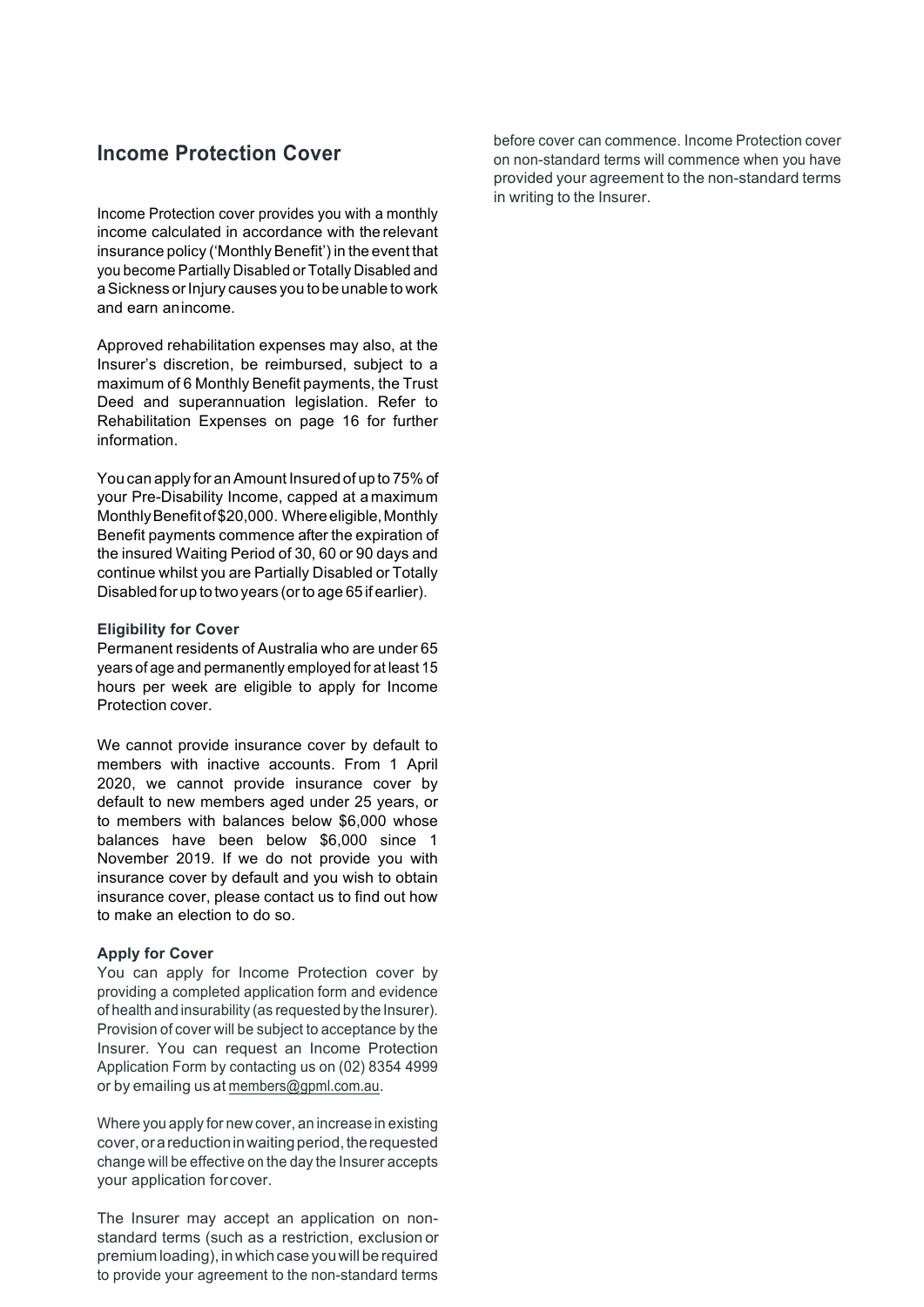### **Transfer of Cover**

You may be eligible to transfer Income Protection cover you hold through another superannuation fund or another insurance policy to the Fund. For cover to be accepted by the Insurer under individual transfer terms, you must complete the Insurance Transfer Application Form to the Insurer's satisfaction and provide proof of previous cover. Refer to the Insurance Transfer Application Form for eligibility and application requirements.

You can apply to transfer a Monthly Benefit of up to \$10,000, subject to your total Amount Insured in the Fund after the transfer being no greater than the Maximum Monthly Benefit of \$20,000.

Where the Insurer accepts your application to transfer cover, cover will be for the Amount Insured in the previous fund or policy, and will be provided based on the terms, conditions, premiums and occupation ratings provided under the Fund's insurance policy. Cover will commence from the later of the date the Insurer accepts your application and the date you cancel the cover held under the other fund or insurance policy.

The Waiting Period which applied to the transferred coverundertheprevious fund orpolicy will be applied under the Fund's insurance policy. Where the Waiting Periodunderthepreviousfundor policy is different to the available Waiting Periods under the Fund, your Waiting Period will be rounded up to the next longest Waiting Period available under the Fund.

Where your transferred cover has a benefit period of 2 years or more under the previous fund or previous policy, your transferred cover will have a 2 year benefit period applied under the Fund. If your transferred coverhasabenefitperiodofless than2 years under the other fund or other policy, you are not eligible to transferyourincomeprotectioncover intotheFund.

Where an application for transferred cover is accepted by the Insurer, the income protection coverunderthe Fund is for an indemnity benefit only and will be subject to all non-standard terms such as loadings, restrictions and exclusions that applied under the previous fund orpolicy.

## **Varying your Type or Amount of Cover**

You can elect, at any time, to extend your Waiting Period, decrease your Amount Insured or cancel your Income Protection cover by writing to the Fund at members@gpml.com.au. You will receive written confirmationwhenyourinsurancecoverischanged or ceased.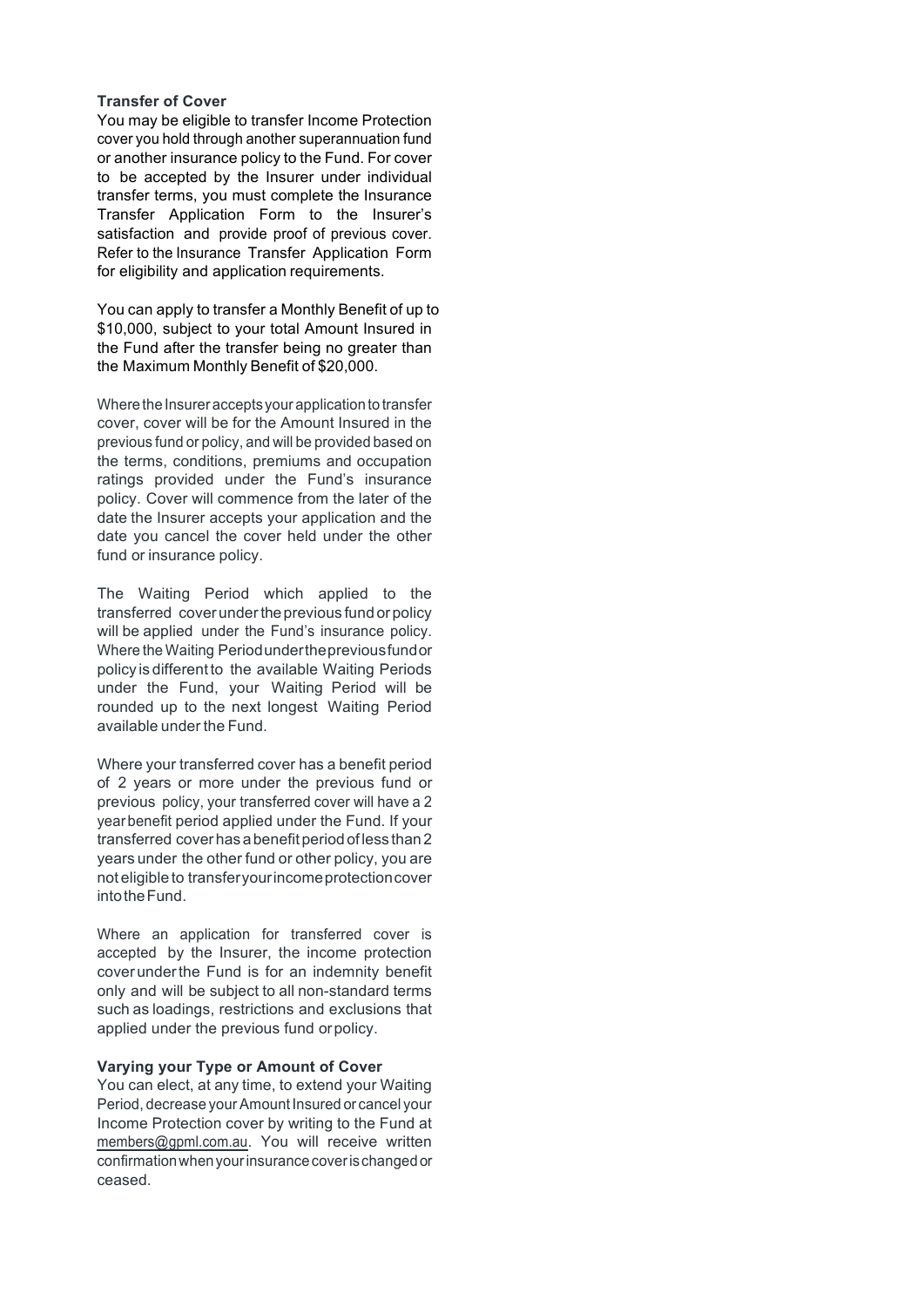Where you request to reduce or cancel your cover, the requested change will be effective on the day after the written request is received by the Fund. Your premiums will be adjusted in accordance with the requested change.

Before making an election to reduce or cancel your cover, you should consider your insurance needs carefully. If you cancel or reduce your cover, and later decide you need additional cover, you will needto apply for cover, complete a health statement and cover will be subject to acceptance by the Insurer.

## **Cost of Cover**

The table below outlines the premium rates for Income Protection cover. The premium payable by you depends on your age, sex, Waiting Period option, resident state and occupation category. Premiums are deducted from your account monthly in arrears.

The rates shown are the dollar cost per annum per \$100 of Monthly Benefit, excluding stamp duty\* but including 10% insurance administration fee plus GST. The administration fee is paid in equal parts to the Administrator and Promoter to cover the costs of administering insurance cover.

| <b>Waiting Period:</b> | 30 Days<br>60 Days |        | 90 Days |        |      |        |
|------------------------|--------------------|--------|---------|--------|------|--------|
| Age Next Birthday**    | Male               | Female | Male    | Female | Male | Female |
| 16                     | 5.52               | 6.07   | 4.88    | 5.05   | 1.48 | 1.44   |
| 17                     | 5.52               | 6.07   | 4.88    | 5.05   | 1.48 | 1.44   |
| 18                     | 5.52               | 6.07   | 4.88    | 5.05   | 1.48 | 1.44   |
| 19                     | 5.52               | 6.07   | 4.88    | 5.05   | 1.48 | 1.44   |
| 20                     | 5.52               | 6.07   | 4.88    | 5.05   | 1.48 | 1.44   |
| 21                     | 5.52               | 6.07   | 4.88    | 5.05   | 1.48 | 1.44   |
| 22                     | 5.37               | 6.13   | 4.65    | 5.10   | 1.38 | 1.45   |
| 23                     | 5.24               | 6.19   | 4.45    | 5.15   | 1.29 | 1.46   |
| 24                     | 5.13               | 6.25   | 4.27    | 5.19   | 1.22 | 1.47   |
| 25                     | 5.03               | 6.32   | 4.12    | 5.24   | 1.15 | 1.49   |
| 26                     | 4.95               | 6.38   | 3.99    | 5.29   | 1.10 | 1.50   |
| 27                     | 4.96               | 6.53   | 3.94    | 5.50   | 1.06 | 1.58   |
| 28                     | 5.01               | 6.74   | 3.93    | 5.70   | 1.05 | 1.65   |
| 29                     | 5.10               | 7.01   | 3.96    | 5.92   | 1.04 | 1.71   |
| 30                     | 5.23               | 7.33   | 4.03    | 6.15   | 1.04 | 1.76   |
| 31                     | 5.39               | 7.70   | 4.13    | 6.40   | 1.06 | 1.82   |
| 32                     | 5.60               | 8.12   | 4.26    | 6.67   | 1.08 | 1.87   |
| 33                     | 5.84               | 8.59   | 4.42    | 6.99   | 1.12 | 1.94   |
| 34                     | 6.11               | 9.11   | 4.61    | 7.35   | 1.16 | 2.02   |
| 35                     | 6.42               | 9.67   | 4.84    | 7.75   | 1.22 | 2.11   |
| 36                     | 6.76               | 10.28  | 5.11    | 8.20   | 1.29 | 2.22   |
| 37                     | 7.14               | 10.93  | 5.41    | 8.72   | 1.37 | 2.36   |
| 38                     | 7.56               | 11.62  | 5.75    | 9.30   | 1.46 | 2.53   |
| 39                     | 8.01               | 12.35  | 6.13    | 9.95   | 1.57 | 2.72   |
| 40                     | 8.50               | 13.13  | 6.55    | 10.68  | 1.70 | 2.96   |
| 41                     | 9.03               | 13.95  | 7.03    | 11.49  | 1.85 | 3.23   |
| 42                     | 9.61               | 14.81  | 7.57    | 12.38  | 2.02 | 3.54   |
| 43                     | 10.23              | 15.73  | 8.17    | 13.36  | 2.21 | 3.89   |
| 44                     | 10.91              | 16.68  | 8.84    | 14.44  | 2.44 | 4.28   |
| 45                     | 11.64              | 17.69  | 9.59    | 15.62  | 2.70 | 4.73   |
| 46                     | 12.43              | 18.74  | 10.42   | 16.89  | 2.99 | 5.21   |
| 47                     | 13.29              | 19.86  | 11.36   | 18.28  | 3.32 | 5.75   |
| 48                     | 14.22              | 21.04  | 12.40   | 19.77  | 3.70 | 6.34   |
| 49                     | 15.24              | 22.28  | 13.57   | 21.37  | 4.14 | 6.98   |
| 50                     | 16.35              | 23.59  | 14.87   | 23.09  | 4.63 | 7.66   |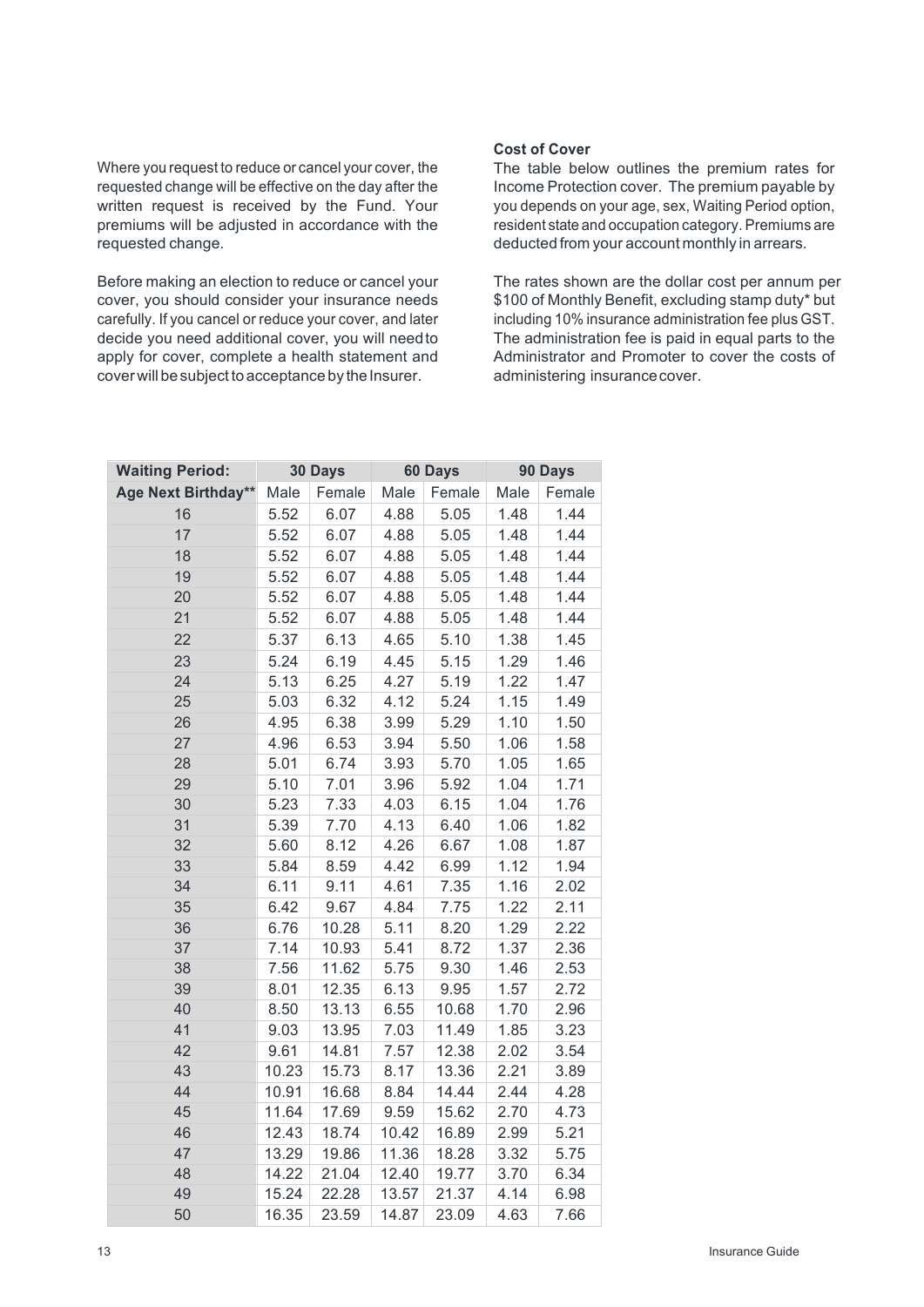| <b>Waiting Period:</b> | 30 Days |        | 60 Days |        | 90 Days |        |
|------------------------|---------|--------|---------|--------|---------|--------|
| Age Next Birthday**    | Male    | Female | Male    | Female | Male    | Female |
| 51                     | 17.56   | 24.98  | 16.32   | 24.92  | 5.18    | 8.40   |
| 52                     | 18.89   | 26.46  | 17.94   | 26.88  | 5.81    | 9.19   |
| 53                     | 20.34   | 28.04  | 19.75   | 28.96  | 6.51    | 10.02  |
| 54                     | 21.93   | 29.73  | 21.75   | 31.17  | 7.30    | 10.90  |
| 55                     | 23.68   | 31.54  | 23.99   | 33.50  | 8.18    | 11.83  |
| 56                     | 25.60   | 33.49  | 26.47   | 35.96  | 9.17    | 12.80  |
| 57                     | 27.72   | 35.59  | 29.23   | 38.56  | 10.27   | 13.80  |
| 58                     | 30.06   | 37.87  | 32.29   | 41.30  | 11.49   | 14.85  |
| 59                     | 32.65   | 40.34  | 35.68   | 44.17  | 12.85   | 15.92  |
| 60                     | 35.52   | 43.04  | 39.44   | 47.18  | 14.35   | 17.02  |
| 61                     | 38.71   | 45.98  | 43.60   | 50.35  | 16.01   | 18.15  |
| 62                     | 42.25   | 49.22  | 48.20   | 53.67  | 17.84   | 19.29  |
| 63                     | 46.19   | 52.79  | 53.04   | 56.90  | 19.72   | 20.30  |
| 64                     | 40.60   | 45.87  | 44.31   | 46.39  | 15.94   | 15.80  |
| 65                     | 17.88   | 20.27  | 16.45   | 17.25  | 5.18    | 5.03   |

\* Premiums are subject to stamp duty based on the stated residence of the Insured Member, ranging from approximately 0% to 11% of the premium (subject always to Government legislation). If you would likemore information, contact us on (02) 8354 4999 or by email at members@gpml.com.au.

\*\* Age next birthday is determined on each premium payment date.

Theamountofpremiumyoupayforcoverwillbeadjustedbyyouroccupationalloadingshowninthefollowing table.

| <b>Occupation category</b> | <b>Income Protection</b> |
|----------------------------|--------------------------|
| Professional               | 0.90                     |
| <b>White Collar</b>        | 1.00                     |
| <b>Light Blue Collar</b>   | 1.375                    |
| <b>Blue Collar</b>         | 2.30                     |
| <b>Heavy Blue Collar</b>   | 3.00                     |
| Hazardous/SpecialRisk      | Not insurable            |

## **Example**

Victoriaisturning32onhernextbirthdayandiscurrentlyworkinginanoccupationwithanoccupationalcategory of White Collar, earning \$90,000 per annum. Victoria has applied for Income Protection cover and been accepted for an Insured Amount of \$67,500 (75% of Income) with a 60 day Waiting Period.

In the event of a claim, Victoria's Monthly Benefit will be \$5,625 (Insured Amount ÷ 12).

Victoria's premiums will be calculated by multiplying her premium rate and occupational loading against the Monthly Benefit divided by 100.

Premium =  $$5.625 \div $100 \times 6.67$  (female, ANB 32, 60 day Waiting Period  $\times 1.0$  (White Collar) Premium=\$375.19perannumplusapplicableStampDuty,deductedmonthlyinarrears.

Your occupation category will be assessed by the Insurer at the time of application. If, whilst insured in the Fund, your circumstances change, you can submit a form to change your occupation category. Your premiums will be adjusted from the date your change is requested.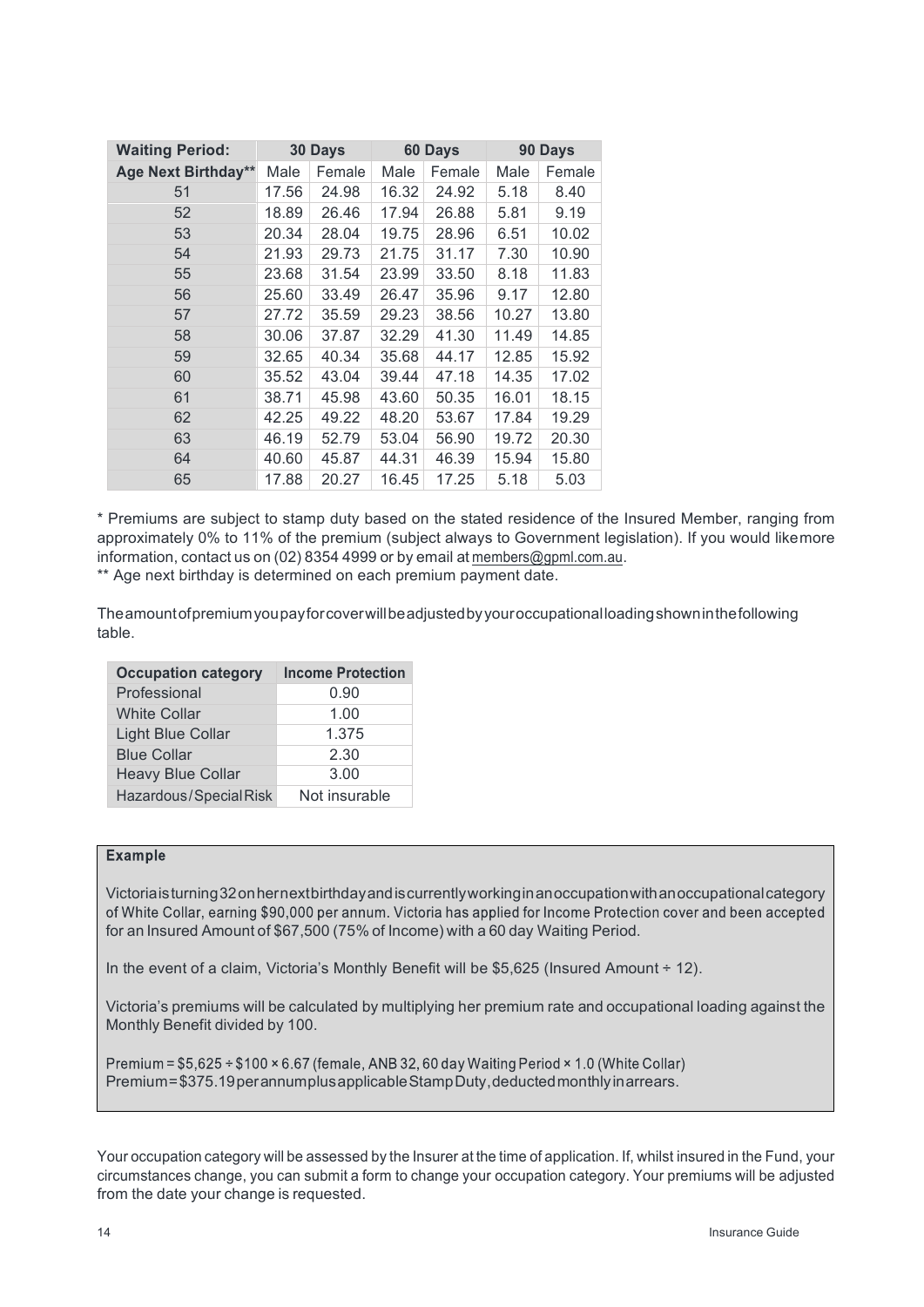| <b>Occupation category</b> | <b>Generally applies to:</b>                                                                                                                                                                                                                                                                                          |
|----------------------------|-----------------------------------------------------------------------------------------------------------------------------------------------------------------------------------------------------------------------------------------------------------------------------------------------------------------------|
| Professional               | Insured members that would be considered White Collar professionals performing no<br>manual duties who have a tertiary qualification or registered with a professional body<br>and earning a minimum income of \$100,000 per annum such as doctors, lawyers and<br>accountants.                                       |
| <b>White Collar</b>        | Insured members in clerical, administration and managerial occupations involving<br>office duties only and who do less than 10% light manual duties such as<br>administrators, book-keepers, computer operators.                                                                                                      |
| Light Blue Collar          | Insured members in certain light-manual skilled workers such as travelling sales<br>representatives, photocopy/TV repairers, claims/loss assessors, purchasing officer.                                                                                                                                               |
| <b>Blue Collar</b>         | Insured members that are qualified tradespeople involved in non-hazardous<br>industries doing light-manual work such as qualified cabinet makers, qualified<br>carpenters, qualified mechanic.<br>Insured members that are not Gainfully Employed at the time of their application will<br>be insured as Blue Collar. |
| <b>Heavy Blue Collar</b>   | Insured members that are unskilled workers and Blue Collar workers in heavy manual<br>occupations who have no unusual accident or health hazards such as cleaners or<br>bricklayers.                                                                                                                                  |

Information about the occupation category which applies to specific occupations and employment circumstances can be obtained by contacting us on (02) 8354 4999 or by emailing us at members@gpml.com.au.

The payment of insurance premiums for Income Protection will be waived by the Insurer during a period for which Income Protection benefits are payable to you.

### **When a Benefit is Payable**

Subject to the terms and conditions of the relevant insurance policy, a Monthly Benefit will become payable to you if you satisfy the Total Disability or Partial Disability definition at the expiration of the Waiting Period. Refer to the definitions of Partial Disability and Total Disability in the later sections of this Insurance Guide for when you will qualify for a Partial Disability benefit or Total Disability benefit.

An Injury must be caused by an accident occurring while you are insured under the relevant insurance policy and result solely and directly and independently of pre-existing conditions or any other cause. A Sickness must manifest itself while you are insured under the relevant insurance policy.

In some circumstances, an Income Protection claim will be assessed against your ability to perform any occupation (not just your own occupation). Refer to the "Leave from employment" section on the next page of this Booklet for when this occurs.

An Income Protection benefit may be payable to you if you satisfy the Partial Disability definition beyond the end of the Waiting Period and you have been Totally Disabled for at least 14 consecutive days during the Waiting Period.

When you have been approved for a claim, the payment of benefits will continue until the earliest of:

 the expiry of the Maximum Benefit Period; the date you are no longer Partially Disabled (for a Partial Disability benefit) and Totally Disabled (for a Total Disability benefit); you attain age 65; and you die.

The Waiting Period is calculated in accordance with the provisions in therelevant insurance policy andmay beaffectedbyanydaysthatyoureturntoworkduring this period. You can return to work for up to 2 days duringtheWaitingPeriodwithoutanyimpactonyour Waiting Period.

Proof of a disability must be provided to the Insurer's reasonable satisfaction within 90 days of you suffering a loss. Proof must be established by such reports, written declarations or by other means as the Insurer may reasonably require. Failure to provide such proof within 90 days will not invalidate or reduce any claim if it was not reasonably possible to provide proof within the stated timeframe and, except in the case of legalincapacity,nolaterthan1yearfromthedatethe proof is required.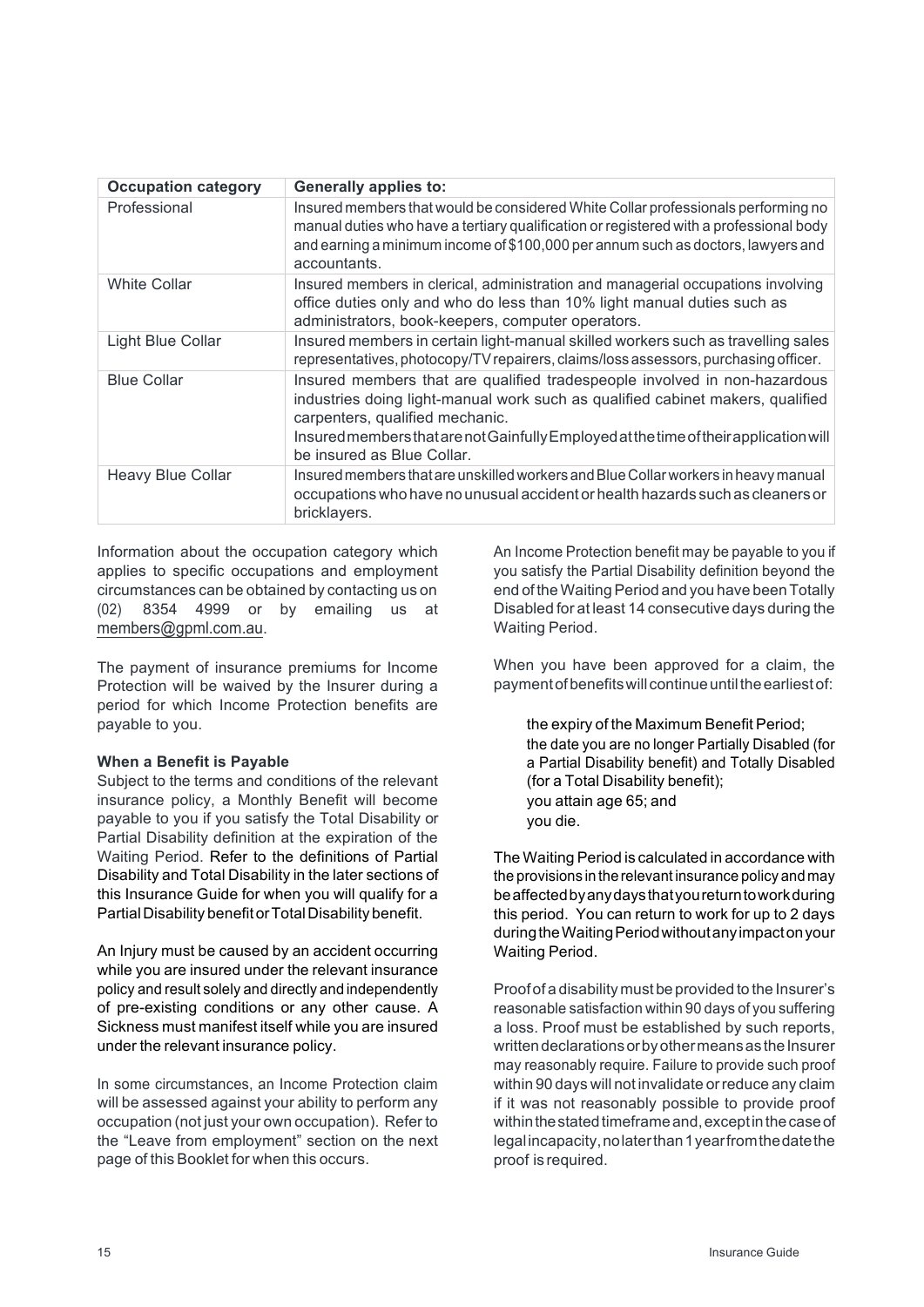Inrespectofa claim that ariseswhile you are overseas, the Insurer may require a medical examination to be conductedinAustraliaaspartofitsconsiderationofa claim.

The Insurer may arrange for you to be examined by a Registered Medical Practitioner at the Insurer's expense when so often as the Insurer may reasonably require for the duration of the claim.

## **Benefit Amount**

Your Monthly Benefit is the lesser of 75% of your Pre-Disability Income and yourAmount Insured, and will be reduced byanyoffset benefits as setoutbelow.

Your benefit will be paid at the end of each month in which you are entitled to be paid. For a part month, the Insurer will pay one-thirtieth of the benefit for each day ofdisability.

A Partial Disability benefit will be a proportion of the Monthly Benefit calculated in accordance with the following formula.

Partial Disability Benefit =  $(A-B) \div AxC$ where:

> A is your Pre-Disability Income; B is your Income which you are actually earning orcapableofearningduringthemonthofPartial Disability; and C is the Monthly Benefit.

## **Offset Benefits**

In the event of a claim, the benefit payment will be reducedbyanyamountwhichispaidorrequiredtobe paid in respect of you for any of the following:

 payments made under Workers' Compensation or Transport Accident Compensation or similar legislationinrelationtoyourInjuryorSickness; income protection benefits from other insurance companies;

 sick leave entitlements from any source; and any income you continue to receive from your employer whilst on claim.

Ifanyoftheabovearepaidintheformofacommuted lumpsum, the Insurer will convert this lump sum to an equivalent monthly payment deemed to be onesixtieth of the lump sum payment.

## **Rehabilitation Expenses**

Approved rehabilitation expenses may be reimbursed by the Insurer and are limited to a maximum of six months' benefit payments. Rehabilitation expenses must relate to rehabilitation programs designed to rehabilitate your return to your pre-disablement occupation or retrain you into a new occupation.

## **Concurrent Disability**

If youareTotallyDisabledbecauseofmorethanone InjuryorSickness,orfromboth,benefitsarepayable in respect of only one Injury or Sickness as determined by the Insurer based on medical evidence.

## **Recurrent Disability**

If you have returned to work after being paid an IncomeProtectionbenefitandthereisarecurrence ofyourdisablementfromthesameorrelatedcause within 6 months of payments ceasing, the Insurer may recommence benefit payments, waiving the Waiting Period. This will be a continuation of the original claim and therefore maximum benefit period will be adjusted to take into account the prior benefit payments. Otherwise the recurrent disability may be treatedasaseparateclaim,subjecttosatisfactionof the Waiting Period.

## **Cover exclusions**

A Total Disability or Partial Disability benefit will not be payable where the loss, fatal or non-fatal, is caused by or results from:

> any intentional self-inflicted injury or attempted suicide or self-destruction while either sane or insane; or

> service in the armed forces of any country or international organisation; or

 uncomplicated pregnancy, childbirth or miscarriage.

## **Leave from employment**

Where you take a period of approved leave without pay(includingmaternityorpaternityleave)coverwill continue for up to 12 months, subject to the payment of premiums.

Where you are on leave without pay or unemployed for 3 months or more, but less than 12 months, immediately preceding the occurrence of anevent giving rise to a claim, then any Income Protection claim is assessed against your ability to perform **any**  occupation.

Income Protection cover may continue beyond 12 months provided you apply to the Insurer and are accepted by the Insurer.

## **When Cover Ends**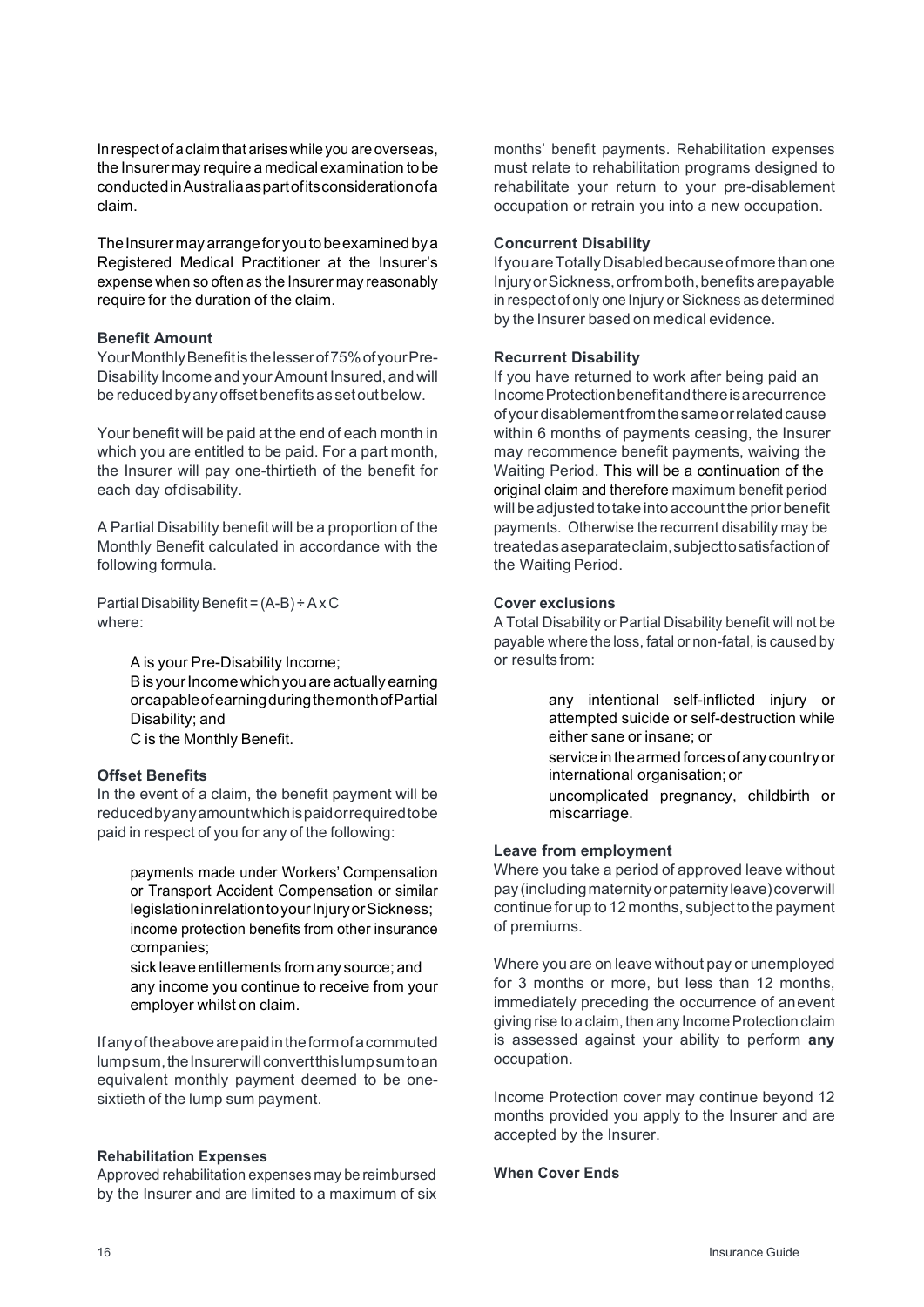Income Protection cover will cease at midnight on the earliest of:

the date you reach age 65;

the date you cancel cover;

 the date your account has been inactive fora continuous period of 16 months and you have not made an election to keep your insurance coverevenwhen your account is inactive (refer to page 18 for further information);

 the date the relevant insurance policy terminates;

 the date you cease to be a member of the Fund; the date you cease to be in activecontinuous employment for at least 15 hours per week (subject to special arrangements that apply as outlined under 'Leave from employment' section);

the date youdie;

 the date you retire from the workforce; and 30 days from the date a premium remains unpaid (i.e.insufficientfundsbeing in your account).

If Income Protection benefits become payable, paymentswill cease after 2 years, if you die or are no longer disabled or on reaching age 65, whichever is earlier.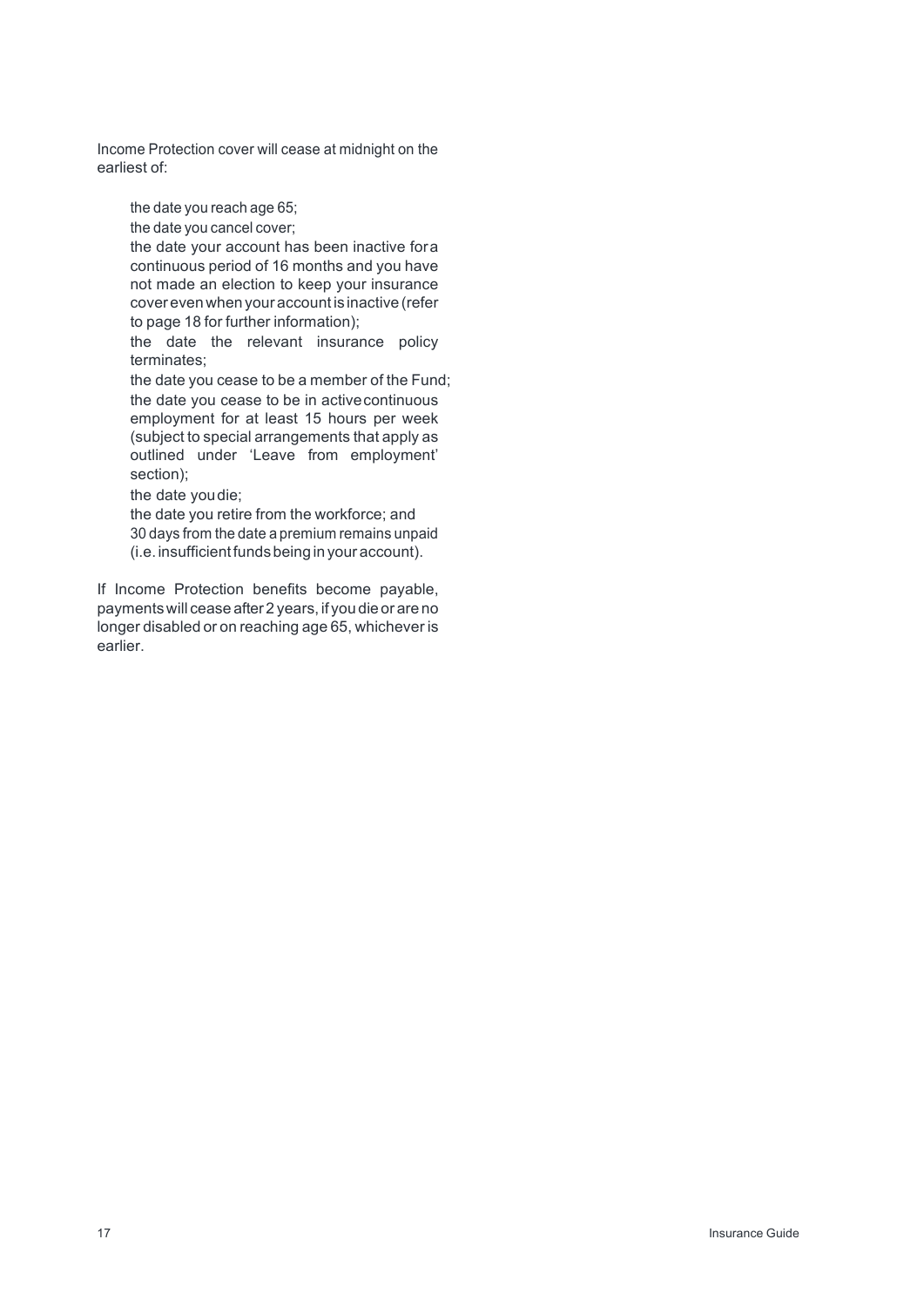## **ImportantAdditionalInformation**

## **Overseas Cover**

If you hold insurance through the Fund you will be provided with cover 24 hours a day seven days a week subject to the terms below.

If you are an Australian citizen or an Australian permanent resident and are working outside of Australiafor youremployer orresiding overseas, cover is available for up to a maximum of 4 years for Death Only cover or Death and TPD cover. The details regarding your overseas location must be provided to the Insurer whenrequested.

If you are seconded overseas for reasons of your employment, Income Protection cover will continue for a period of up to 12 months.

Cover may be extended beyond 4 years for DeathOnly coverorDeathandTPDcover,orbeyond12months for Income Protection cover, provided the request for extension is made in writing to the Insurer prior to the expiryofthe4yearor12monthperiod(asapplicable) and the request is accepted by the Insurer. In these circumstances, a premium loading, cover exclusion and/or restriction may be applied to your cover.

Insurance cover is subject to the continuing remittance of insurance premiums whilst you are living, working or travelling overseas.

## **War Provision**

Intheeventofwar, actsofterrorism, civil commotion or any act of invasion (whether declared or undeclared) in which the Commonwealth of Australia's armed forces are involved or the country of your residence (including temporary residence) is involved, then the Insurer reserves the right to increase premiums under the Policy.

If the increased premiums are not paid, then benefits payable on death, Terminal Illness, or Total and Permanent Disablement, or Income Protection benefits arising (if not excluded), will be reduced in the same proportion as the premium being paid bears to the premium payable.

## **Cover ceases on inactive accounts**

We are required by law to cancel insurance cover on your account if your account has been inactive for a continuous period of 16 months andyouhave notmadeanelectiontokeepinsurance cover.

Your account will become inactive if we have not received a contribution (such as an employer contribution or a personal contribution) or rollover into your account.

We will write to you before we cancel your cover to ask if you would prefer to keep your cover. You can make an election to keep cover even if your account becomes inactive by completing the election form or by emailing us at members@gpml.com.au.

## **Insurance Definitions**

Some of the terms used in this Insurance Guide have a specialmeaning.Thesewordsarecapitalisedandmay beexplainedinthedefinitionsbelow.Whereatermis capitalised and not explained in the definitions, you shouldrefertotheinsurancepoliciesforitsmeaning.

**Accidental Injury** means a physical injury which occurs whilst the policy is in force that is caused solely and directly by violent, visible, external and unexpected means that is not traceable, even indirectly, to any pre-existing mental or physical condition.

**At Work** means that the Member is:

- (a) actively engaged in his or her normal duties, without limitation or restriction due to injury or sicknessand isworking hisorher normalhours on the applicabledate;
- (b) not restricted by injury or sickness from being capable of performing his or herfull and normal duties on a full-time basis (for at least 30 hours per week) even though actual employment can be on a full-time, part-time, casual or contract basis; and
- (c) not in receipt of, or entitled to claim, any income support benefits from any source including workers' compensation benefits, statutory transport accident benefits and disability income benefits.

A member will be considered to be At Work on the applicabledate,asthecontextrequires,ifheorsheis on approved leave for reasons not related to injury or sickness, such as maternity/paternity leave, and not taking into the account the leave, is able to meet the At Work definition.

A member who is not Gainfully Employed for reasons other than injury or sickness will be considered to be At Work if the Member is not restricted by Injury or sickness from being capable of performing their full and normal duties on a full-time basis (for at least 30 hoursperweek)eventhoughtheMemberisnotthen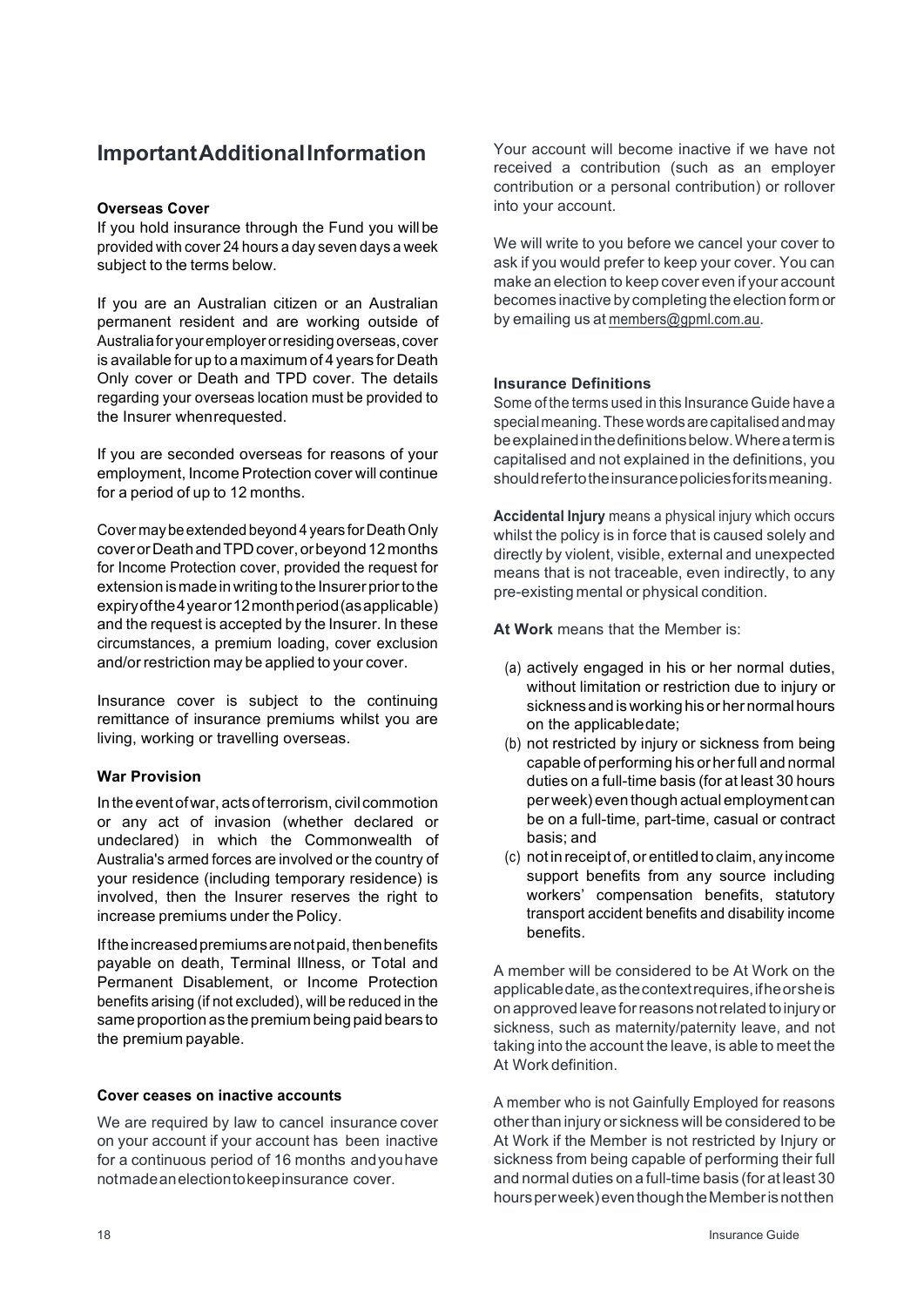working and the Member is not in receipt of, or entitled to claim, any income support benefits from any source including workers' compensation benefits, transport accident benefits and disability income support benefits.

**Casual Employee** means an Employee of the Employer who is employed on a casual basis and whose Employer is making superannuation guarantee contributions in respectoftheCasualEmployee.

**Contractor** means an Employee of the Employer who is employed under a written contract for a specified period and whose Employer:

- (a) requires the person to perform identifiable dutiesforaregularnumberofhourseachweek;
- (b) provides the person with annual leave and sick leave entitlements; and
- (c) is making superannuation guarantee contributions in respect of the person.

**Cover Expiry Age** means the age at which cover ceases as set out in the Policy Schedule.

**Fixed Cover** means the Sum Insured does not change with the Member'sage.

**Gainful Employment** or **Gainfully Employed** means employment (or employed) or self-employment (or self-employed) for gain or reward in anybusiness, trade, profession, vocation, calling, occupation or employment.

**Hazardous Pursuits** means engaging in activities such as abseiling, aviation, boxing, bungy jumping (not one off jump), cycling (racing), cage fighting, football (professional), hang gliding, horse riding (competing only, not dressage), kite surfing, martial arts (contact only), mixed martial arts, motor racing, mountaineering (overseas or above snow line), parachuting (not one off jumps), power boat racing, rafting (white water), rock climbing (not indoors), sailing (ocean racing only), scuba diving (over 30m depth), skiing (competition, jumping, trick skiing), sky diving (not one off jumps), weight lifting (competitions), wrestling and yachting (racing) or any other pursuit or pastime considered by the Insurer to be of a similar degree of risk.

## **Incident Date** means for:

(a) Death benefits: the date the Insured Member dies.

- (b) Terminal Illness benefits: the later of the date that two Medical Practitioners certify in writing that the Insured Member is Terminally Ill.
- (c) TPD benefits:
	- i. In respect of Total and Permanent Disablement – Limited Definition – the first day of the sixth consecutive month qualifying period in which the Insured Member is continuouslyandtotallyunabletoperformat least two of the activities of daily work and medical certification has been provided with respect to that date; or
	- ii. In respect of the Total and Permanent Disablement – Standard Definition – the first day of the sixth consecutive month qualifying period being the day immediately after the Insured Member has not performed any work in their occupation solely due to injury, sickness or disease.

### **Income**

Where an Insured Member is self-employed, a working director or partner in a partnership shall mean the income generated by the business or proactive due to your personal exertion or activities, less the Insured Member's share of necessarily incurred business expenses.

Where the Insured Member is other than selfemployed, then the income is the total value of remuneration paid by the Employer including salary, fees, regular commission, regular bonuses, regular overtime and fringe benefits (but excluding mandated superannuation contributions, irregular overtime and unearned income such as investment or interest earnings).

**Injury** (Income Protection only) means a physical injury to the Insured Member caused by an accident occurring while the Insured Member is covered under the Policy and results solely and directly and independently of pre-existing conditions or any other cause. If Total Disability commences after thirty days from the date of an accident, the Total Disability will be deemed to be caused by a Sickness.

**Medical Practitioner** and **Registered Medical Practitioner** means a legally qualified and registered doctor of medicine. It does not include the Insured Member, the Insured Member's Employer, an Employee of the Employer, or the Insured Member's immediate family member or business partner(s).

**Monthly Benefit** is the lesser of 75% of Pre-Disability Income and the Amount Insured.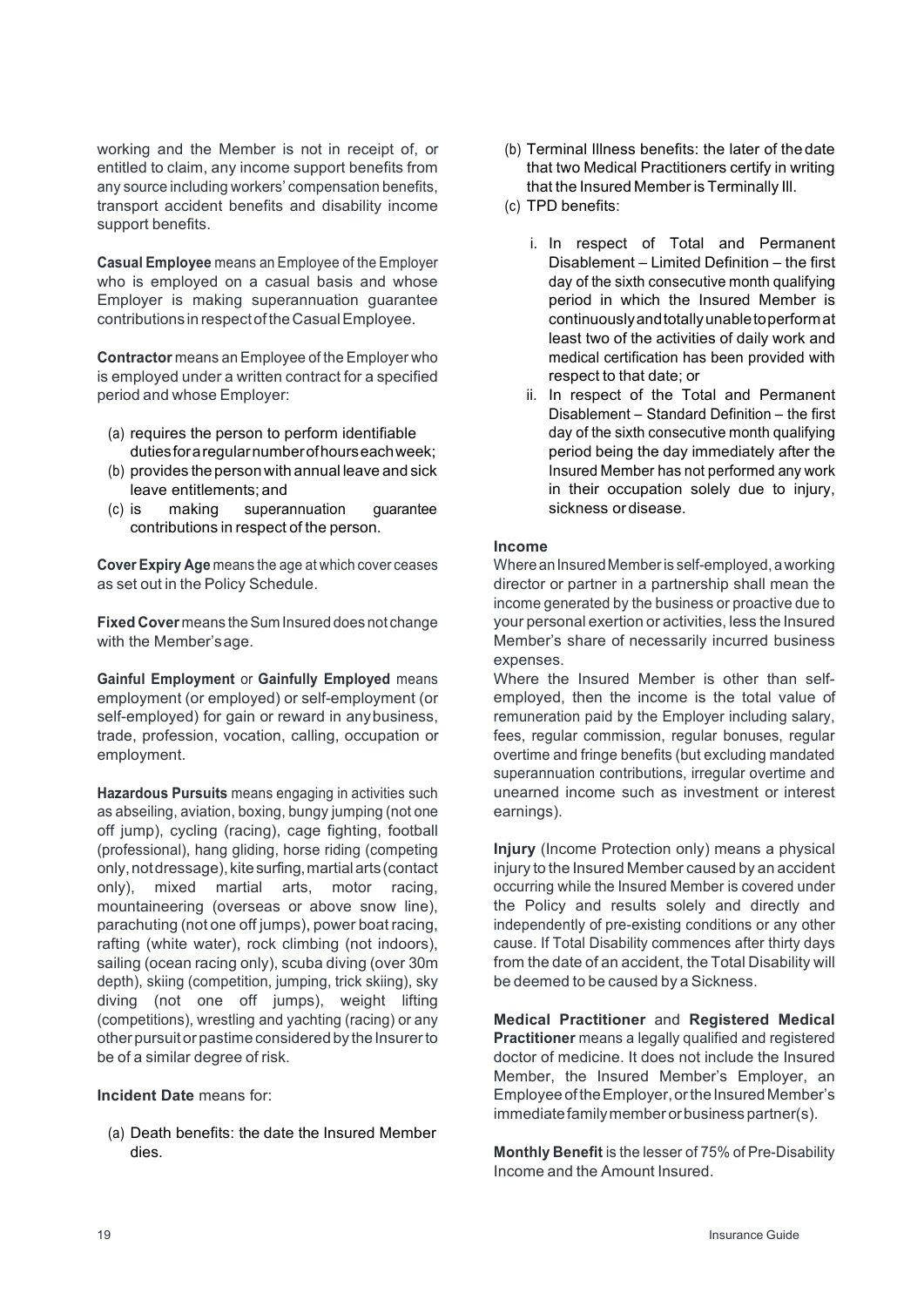**New Events Cover** means the Insured Member is only covered for claims arising from a sickness which first becomes apparent, or an injury which first occurs on or after the date the Insured Member's cover commenced or most recently commenced under the Policy.

**Permanent Employee** means an Employee of the Employer who is employed on a permanent basis to perform identifiable duties for at least 20 hours per week and is paid sick and holiday entitlements.

**Partial Disability** means that, due to an Injury or Sickness,whichdirectlycausedtheTotalDisability,the Insured Member:

- i. remains underthe regular care, attendance, and following the advice of a Registered Medical Practitioner in relation to that Injury or Sickness
- ii. is unable to perform one or more important duty of his or her occupation;
- iii. is capable of working (whether or not for reward); and
- iv. is earning an Income from his or her occupation or another occupation at amonthly rate of less than his or her Pre-Disability Income.

**Pre-Disability Income** means the average monthly Income earned by the Insured Member over the twelve months immediately prior to the date of commencement of Total Disability.

**Sickness** means sickness or disease suffered by the Insured Member which manifests itself while the Insured Member is covered under the Policy.

**Standard Cover** means the Death only or Death and TPD cover as outlined in Sum insured table on page 5 and granted to an Insured Member in accordance with the terms of the Policy.

**Sum Insured** means the amount of cover that is granted by the Insurer to the Insured Member, and is calculatedinaccordancewiththetermsofthePolicy, oris someotheramountof coverasagreedinwriting between the Insurer and the Policy Owner from time to time.

**Terminal Illness** or **Terminally Ill** means:

(a) two registered Medical Practitioners have certified, jointly or separately, and approved by the Insurer, that the Insured Member suffers fromasickness,orhasincurredaninjury,thatis likely to result in their death within a period (the certification period) that ends no more than 24

months after the end of the date of the certification; and

- (b) at least one of the Medical Practitioners is a specialist practicing in an area related to the sickness or injury suffered by the Insured Member; and
- (c) for each of the certificates, the certification period has not ended.

## **Total and Permanent Disablement** or **Totally & Permanently Disabled – Standard Definition**

TPD means that the Insured Member has suffered a disabilityasaresultofaninjury, sicknessordisease, which has:

- (a) prevented the Insured Member from performing anyworkintheiroccupationforanuninterrupted period of at least 6 consecutive months solely due to the same injury, sickness ordisease;and
- (b) resulted in the Insured Member attending and following the advice of a Medical Practitioner and hasundergone allreasonable andusualtreatment including rehabilitation for the injury, sickness or disease; and
- (c) after consideration of all the medical evidence and such other evidence as the Insurer may require, has become, in the Insurer's opinion, incapacitated to such an extent as to render him or her unlikely everto be able to engage in his or her own occupation and any occupation for which he or she is reasonably suited by education, training andexperience.

## **Total and Permanent Disablement or Totally & Permanently Disabled – Limited Definition**

TPD means that the Insured Member:

(a) having been for a period of 6 consecutive months after the commencement of the injury, sickness or disease, continuously and totally unable to perform at least two of the following activities of daily living, as certified by a Medical Practitioner appointed by the Insurer, and provided such continued inability is irreversible as certified by that Medical Practitioner.

The activities of daily living are:

- (i) Bathing: the ability to wash oneself either in the bath or shower or by sponge bath, without the physical assistance ofanother person.
- (ii) Dressing: the ability to put on or take off all garments and medically necessary braces or artificial limbs usually worn, and to fasten and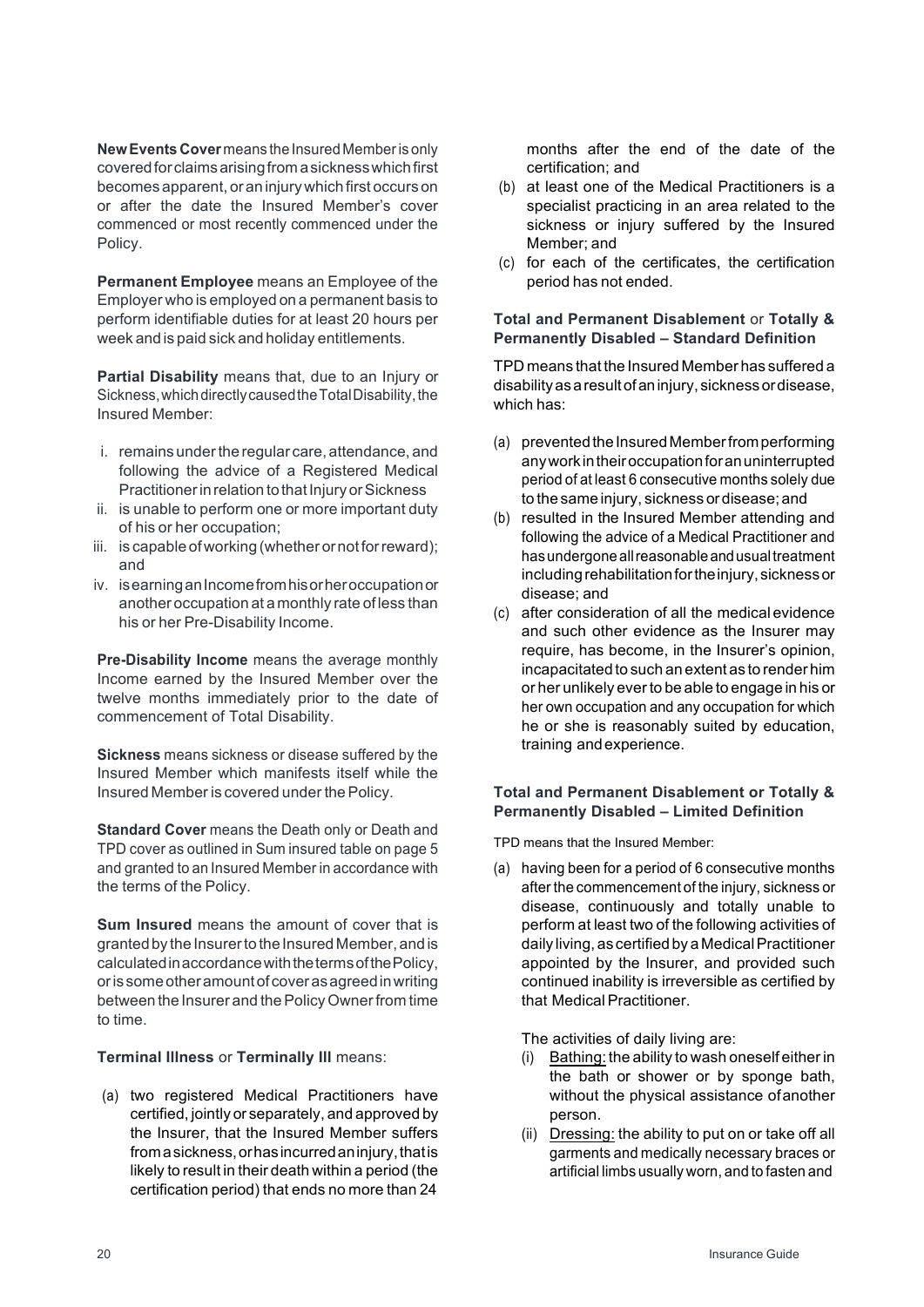unfasten them, without the physical assistance of another person.

- (iii) Eating: the ability to feed oneself once food has been prepared and made available, without the physical assistance ofanother person.
- (iv) Toileting: the ability to get to and from and on and off the toilet, without the physical assistance of another person and the ability to manage bowel and bladder functions through the use of protective undergarments or surgical appliances, if appropriate.
- (v) Transferring:theabilitytomoveinandoutof a chair, without the physical assistance of another person,

## AND

(b) after consideration of all the medical evidence and such other evidence as the Insurer may require, has become, in the Insurer's opinion, incapacitated to such an extentas to render him or her unlikely everto be able to engage in his or her own occupation and any occupation for which he or she is reasonably suited by education, training andexperience.

**Total Disability** means that due to Sickness or Injury, the Insured Member:

- (a) is unable to perform his or her own occupation;
- (b) remains under the regular care, attendance, and is following the advice of a Registered Medical Practitioner in relation that Sickness or Injury; and
- (c) isnotengagedinanyoccupation(whetherornot for reward).

**Voluntary Cover** means a level of cover elected by an Insured Member in accordance with Clause 2.4 VoluntaryCoveroftheDeathandTPDinsurancepolicy is provided as Fixed Cover under the Policy.

**WaitingPeriod**meansthenumberofcontinuousdays, as shown in the Policy Schedule, which must elapse before benefits begin to accrue. The Waiting Period commences from the date the Insured member ceased work as a result of Sickness or Injury or the date he or she first consulted a Registered Medical Practitioner for the Injury or Sickness and has been certified unfit for work, whichever occurs the latter.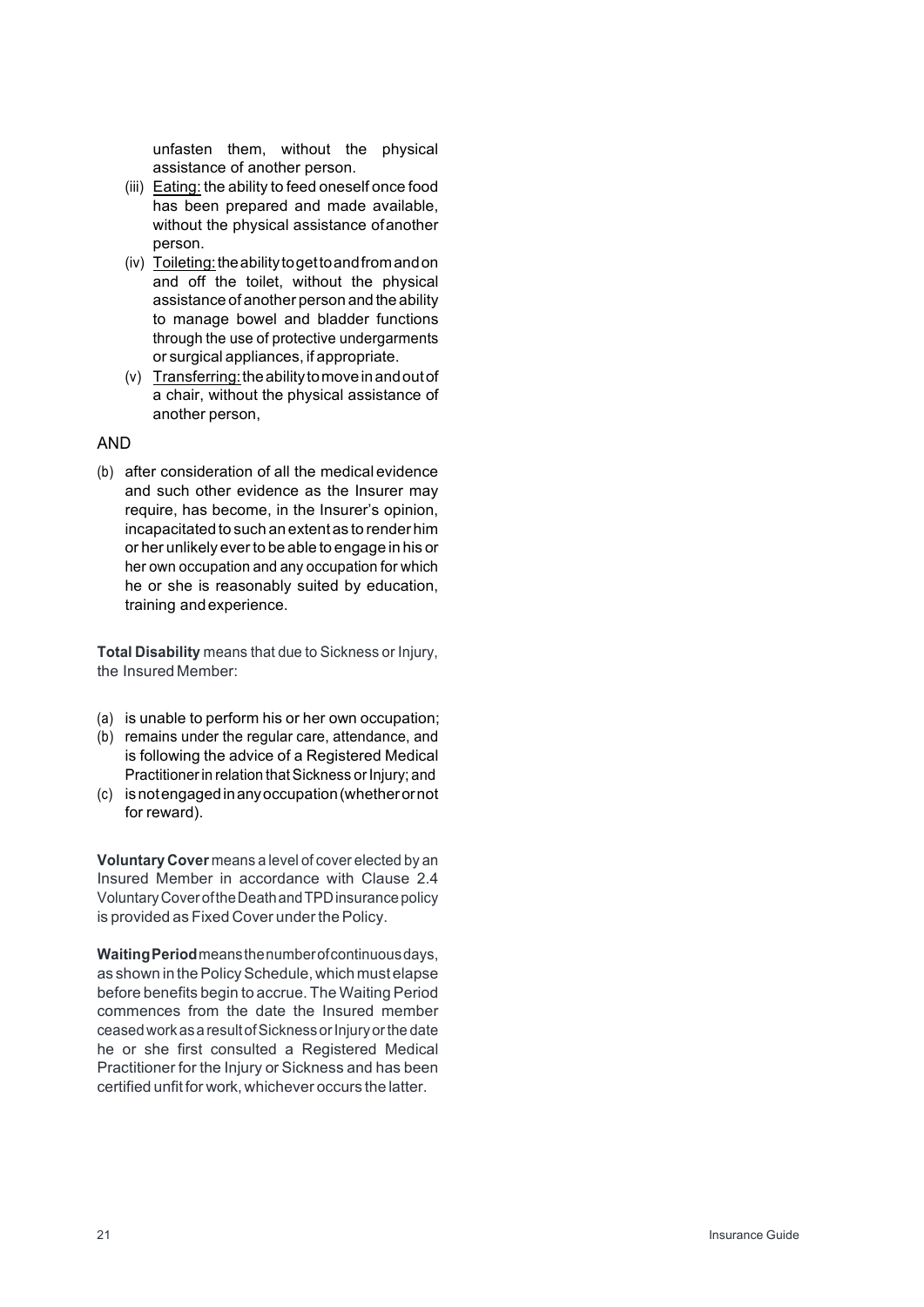### **Duty of Disclosure**

The Insurer requires the Trustee to disclose the following information. In the following sections ("Your duty of Disclosure", "If you do not tell the Insurer something" and "Privacy"), references to the "**Policy Owner"** is the Trustee, references to **"you"** is the Insured Member and references to "**us**" and "**we**" and "**our**" are theInsurer.

The Trustee, as the Policy Owner, owes the Insurer a statutory duty of disclosure under the Insurance ContractsAct1984(Cth). Assuch,itisexpectedthat you will provide the Policy Owner and the Insurer with all information necessary to ensure that thePolicy Owner has complied with this statutory duty. This includes you informing the Policy Owner and the Insurerofanychanges toyour personalcircumstances such as employment, address and other information thatmayberelevanttoyourinsurancecoverassoon as possible. Please ensure that you read this information carefully. If you have any questions, please contact the Fund.

#### **Your Duty of Disclosure**

You and the Policy Owner have a duty to tell us anything that you know, or could reasonably be expected to know, which may affect our decision to insure you and any other Insured Member and on what terms. You and the Policy Owner have this duty until we agree to insure you, and also before you extend, vary or reinstate the insurance cover. If you fail to disclose these things to us, we may treat this as a failure to comply with this statutory duty. Any failure by you to disclose may also be treated as a failure by the Policy Owner to comply with this statutory duty. We may then have the rights described in the "if you do not tell the Insurer something" section.

You do not need to tell us anything that:

 reduces our risk;or is common knowledge;or we know or should know as an insurer; or we waive your duty to tell us about.

#### **If You Do Not Tell the Insurer Something**

We, as the Insurer, have a number of rights in the event of non-disclosure. In exercising these rights, we may consider whether different types of cover can constitute separate contracts of life insurance. If they do, we may apply the following rights separately to each type of cover. The rights are as follows:

 If youdonottellusanythingyouarerequiredto, andwewouldnothaveprovidedtheinsuranceif you had told them, we may avoid the contract within 3 years of entering into it.

 If we choose not to avoid the contract, we may, at any time, reduce the amount of insurance provided. This would be worked out using a formula that takes into account the premium that would have been payable if you had told us everything you should have. However, if the contract provides cover on death, we may only exercise this rightwithin 3 years ofentering into the contract.

 If we choose not to avoid the contract orreduce the amount of insurance provided, we may, at anytimevarythecontractinawaythatplacesus inthesamepositionwewouldhavebeeninifyou had told us everything you should have. However,thisrightdoesnotapplyifthecontract provides cover ondeath.

 If the failure to tell us is fraudulent, we may refuse to pay a claim and treat the contract as if it never existed.

## **Our Privacy Policy**

The privacy of all members is very important to us. Privacy laws require us to make certain disclosures before collecting personal information about applicants andmembers.

The Privacy Policies of the Trustee, Promoter and the Administrator set out how you can access and correct information we hold about you, how you can complain about a breach of your privacy rights and how your complaint will behandled.

The Trustee's Privacy Policy can be found at www.diversa.com.au/trustee. The Administrator's Privacy Policy can be found at

www.supermanagers.com.au.

The Promoter's Privacy Policy can be found at www.gpml.com.au.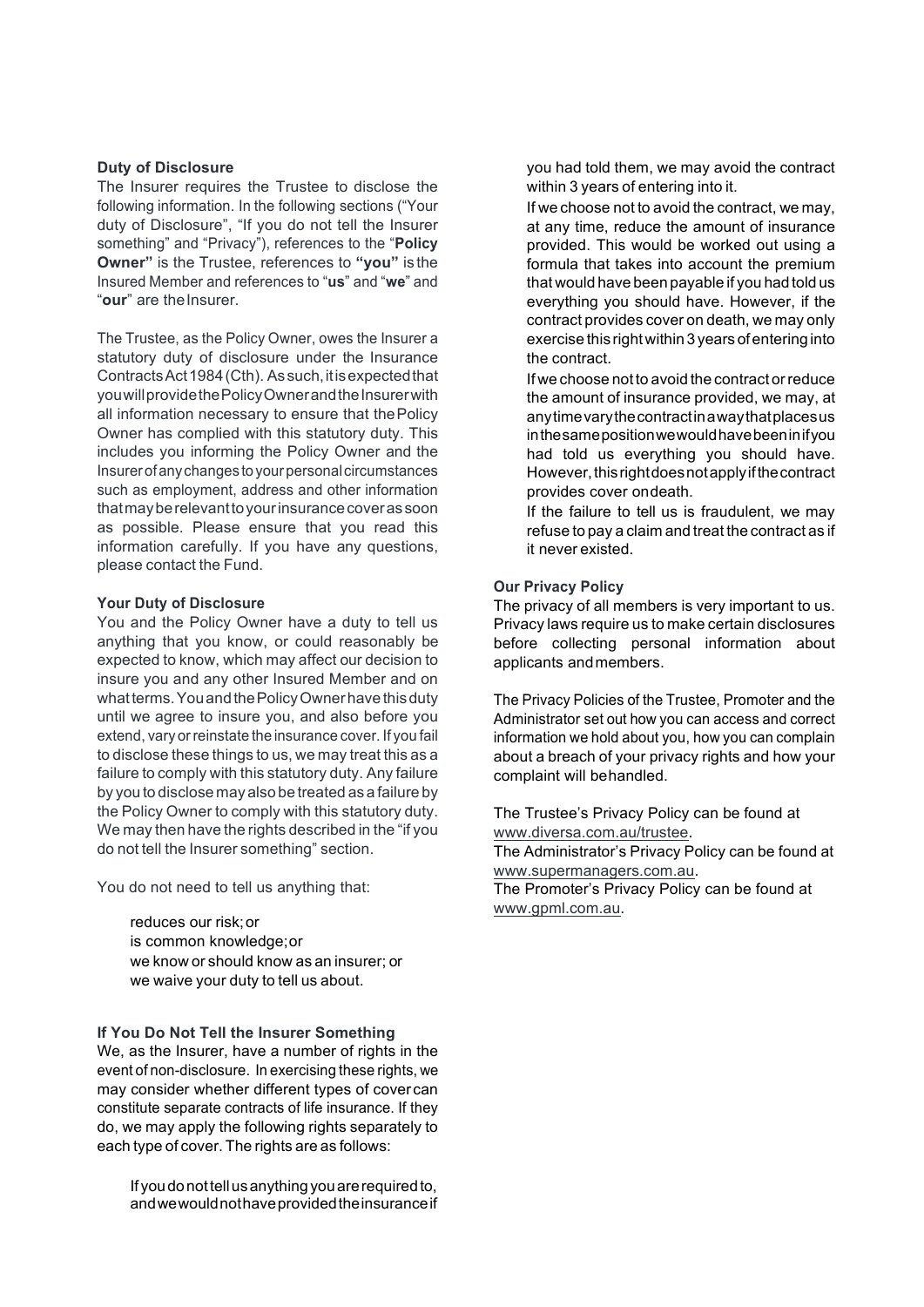#### **Insurer's Privacy Policy**

This section summarises key information in AIA Australia's Privacy Policy, which may be updated from time to time. For further information, please review the most up to date full version of AIA Australia's Privacy Policy on AIA Australia's website at www.aia.com.au.

AIA Australia Limited is part of the AIA Group. Your privacy is important to AIA Australia and AIA Australia Limited is bound by the privacy principles which apply to private sector organisations under the Privacy Act, and other laws which protect your privacy. AIA Australia Limited, AIA Financial Services Limited, AIA Group and their related bodies corporate andjoint venture partners (together referred to as "**AIA Australia**" in this section of the Insurance Guide) provideyouthefollowingnotificationandinformation aboutAIAAustralia'sPrivacyPolicyandyourrights.

## **Why we Collect your Personal Information**

AIAAustraliacollects,usesanddisclosespersonaland sensitive information ("**Personal Information**") for purposes set out in AIA Australia's Privacy Policy, including to process your applications, enquiriesand requests in relation to insurance and other products, for underwriting and reinsurance purposes, to administer, assess and manage your insurance and other products, including claims, and to provide, manage and improve AIA Australia's products and services. AIA Australia may not be able to do these things without your Personal Information.

AIA Australia may also collect, use and disclose Personal Information to understand your needs, interests and behaviours, personalise AIA Australia's dealings with you, to verify your identity, authority to actonbehalfofacustomer,maintainandupdateAIA Australia's records, manage AIA Australia's relationship with you, comply with local and foreign laws and regulatory requests, detect, manage and deal with improper conduct and commercial risks and for reporting and research purposes.

AIA Australia may also notify you of offers and other information about products or services AIA Australia thinks may interest you. If you do not wish to receive these direct marketing communications, you may indicate this where prompted or by contacting AIA AustraliaassetoutinAIAAustralia'sPrivacyPolicy.

## **How we Collect, Use and Disclose your Personal Information**

AIA Australia may collect your Personal Information from various sources including forms you submit and AIA Australia's records about your use of AIA

Australia'sproductsandservicesanddealingswithAIA Australia, including any telephone, email and online interactions.

AIA Australia may also collect yourinformation from public sources, social media and from the parties described in AIA Australia's Privacy Policy.

AIA Australia is required or authorised to collect Personal Information under various laws including the Life Insurance Act, Insurance Contracts Act, Corporations Act and other laws set out in AIA Australia's Privacy Policy. Where you provide us with Personal Information about someone else, you must have their consent to provide their Personal InformationtoAIAAustraliainthemannerdescribed in AIA Australia's Privacy Policy.

AIA Australia may collect your Personal Information from, and exchange your Personal Information with, AIA Australia's related bodies corporate including without limitation, joint venture entities ("**Affiliates**") and third parties, including the life insured, policy owner or beneficiaries of your insurance policy, AIA Australia's service providers and contractors and service providers and contractors of AIA Australia's Affiliates, your representatives or intermediaries (including without limitation, your financial adviser and the Australian Financial Service Licensee they represent, the distributor of your insurance policy, the trustee or administrator of your superannuation fund, your employer, unions of current and former staff members of AIA Australia (including contractors) or anyone acting on your behalf including any other representative or intermediary) ("**Representatives**") your bank or health providers, partners used in AIA Australia activities or business initiatives, reinsurers, insurance brokers and intermediaries, distributors, regulatory and law enforcement agencies, and other parties as described in AIA Australia's Privacy Policy.

Parties to whom AIA Australia discloses Personal Information may be located in Australia, South Africa, the US, Europe, Asia and other countries including those set out in AIA Australia's Privacy Policy. The Australian Privacy Principle 8.1 applies to disclosing Personal Information to overseas recipients. AIA Australia is also subject to a range of otherlegal and regulatory obligations which may require them to impose contractual privacy controls on overseas parties handling Personal Information on their behalf.

Where AIA Australia provides your Personal Information to a third party, the third party may collect, use and disclose your Personal Information in accordance with their own privacy policy and